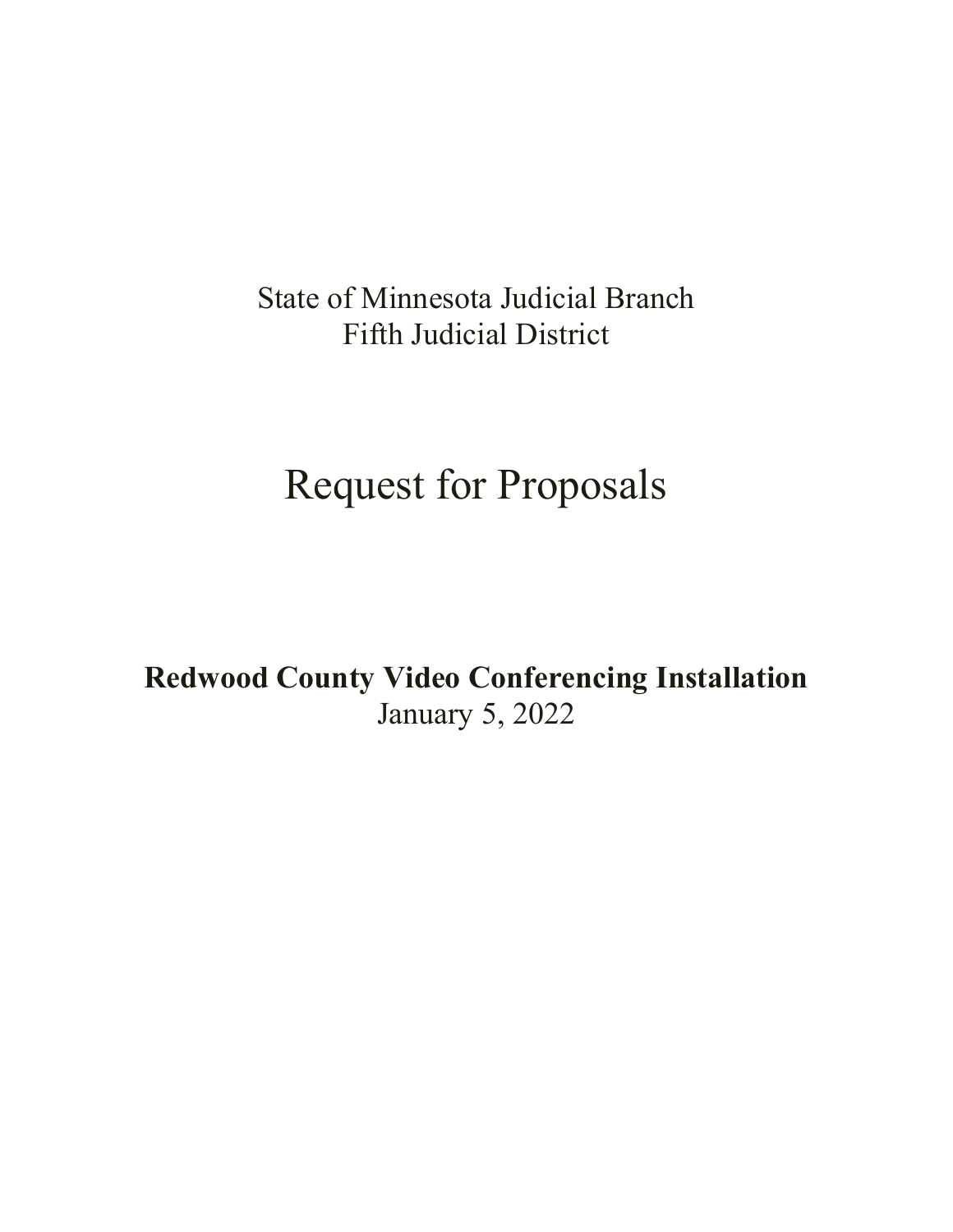# **I. REQUEST FOR PROPOSALS.**

- A. Defined. The State of Minnesota, acting through the Fifth Judicial District, of the Minnesota Judicial Branch, (referred to herein as the "STATE" of "District"), is using a competitive selection process (referred to herein as the "Request for Proposals" or "RFP") to solicit proposals from qualified bidders in order and select possible vendor(s) to establish a contract between the Fifth Judicial district to provide Redwood County Courtroom Video Conferencing Installations. This RFP is not a bid but a request for a proposal that could become the basis for negotiations leading to a contract with a designated vendor to provide services as described in this document. **The courtroom installations need to be completed by May 20, 2021.**
- B. Right to Cancel. The State is not obligated to respond to any proposal submitted, nor is it legally bound in any manner whatsoever by the submission of a proposal. The State reserves the right to cancel or withdraw the request for proposals at any time if it is considered to be in its best interest. In the event the request for proposals is cancelled or withdrawn for any reason, the State shall not have any liability to any proposer for any costs or expenses incurred in connection with this request for proposals or otherwise. The State also reserves the right to reject any or all proposals, or parts of proposals, to waive any informalities therein, and to extend proposal due dates.
- C. Right to Approve Equals or Equivalents. The State reserves the sole right to determine acceptance of any offered item(s) as an approved equal or equivalent.
- D. Changes. Changes to the RFP will be made by addendum. Any addenda issued will become part of the RFP. Each Responder must follow the directions on the addendum.

# **II. PROJECT OVERVIEW/SCOPE OF WORK**

The Fifth Judicial District, of the Minnesota Judicial Branch, is seeking proposals from vendors to provide, install, and train on Redwood County Video (or "A/V") Conferencing Installations, as well as limited removal and alternate placement of existing A/V equipment as detailed herein.

A. The project must be completed by May 20, 2022.

- B. Project Scope of Work
	- 1. General

This project will encompass technology video installation in Redwood County Courtrooms A, B and Jury Room, including removal ITVs from Redwood County and placement in Brown County and Martin County as detailed in Exhibit B. It will require coordination between the selected A/V Integration Contractor and selected audio install. This require A/V vendor hook into or use the Audio Vendors sound to broadcast into the room and into the recording system.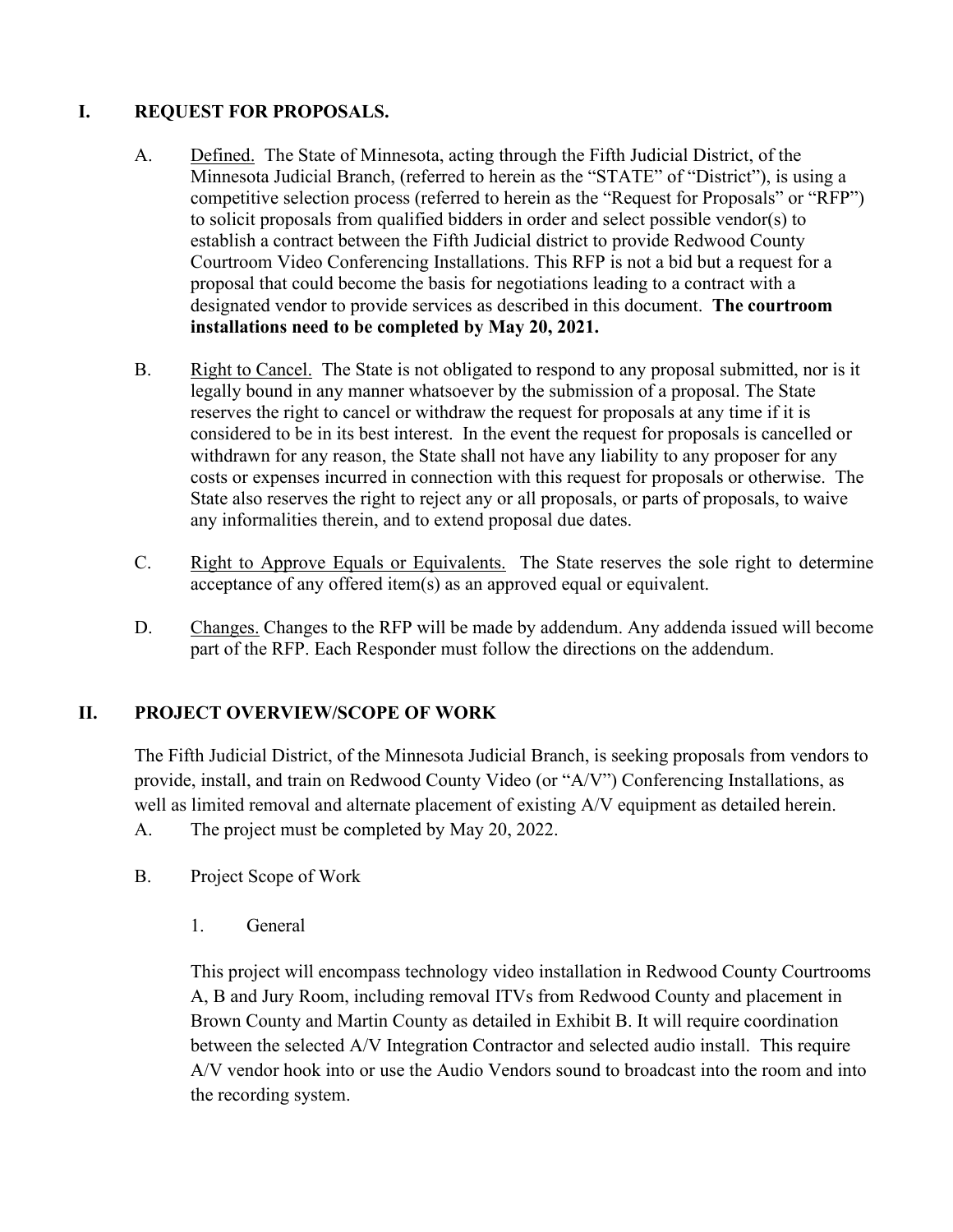#### Role of District Five Staff

Coordinate between the A/V installer and audio vendor to get installation in place by the time of the new courthouse opening

#### Role of A/V Integration Contractor

#### *Installation and Programming of Control System Equipment:*

Extron control system equipment shall be installed in each of the Courtroom's A and B. The A/V integration contractor shall provide Crestron programing by a State approved programmer who will follow the district workflow template. Audio programing shall be provided by an audio vendor that will work with the A/V vendor to connect the video systems into the audio systems in the courtrooms

#### *Labelling of A/V System Cabling*

Unique wire numbers have been assigned for existing and new audio, video, and control cables in each of the four courtrooms. This applies to both existing and newly installed cable. Cable numbering is detailed on the included one-line signal flow diagrams supplied for each courtroom. Wire markers with these numbers shall be installed at each end of corresponding cables as described under Part 3 "Identification of A/V Systems".

#### *Provision and Installation of New Equipment and Cable:*

The A/V integration contractor shall supply and install the new equipment and cable as specified in Exhibit A: Equipment List below.

## **Exhibit A: Equipment List**

Courtroom A – Equipment List

*Video Equipment* Cisco Webex Room Kit Pro with Touch 10 (2) Precision 60 Camera

*Displays and Mounts* 

(3) 85" Sony Pro Bravia 4k Displays or Equivalent

(3) Micro Adjustment Tilt Mounts

(1) 24" Display for the Bench video

#### *Switching and Routing*

- (6) Transmitters
- (4) Receiver
- (2) Switching Transmitter
- DA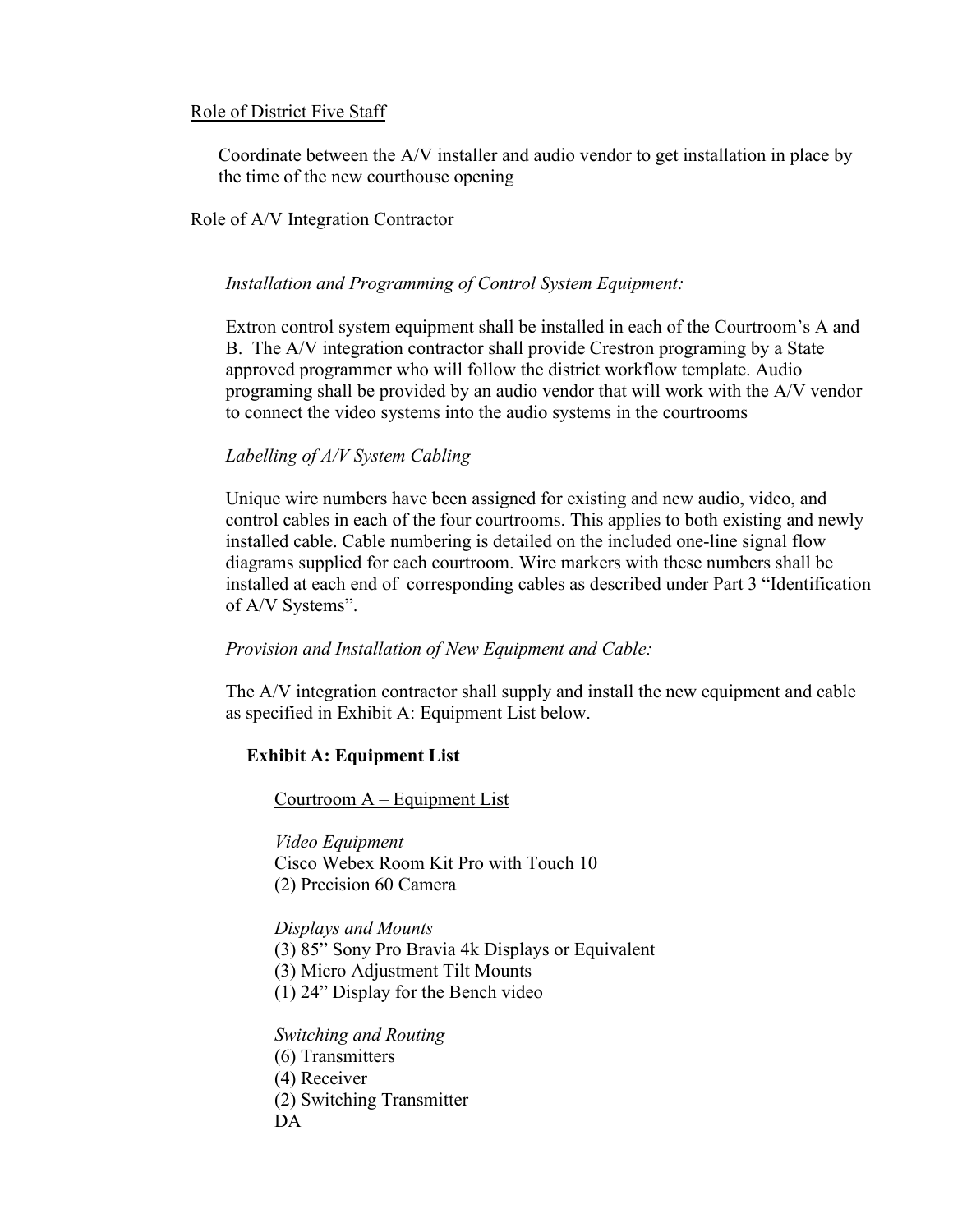Scaller (2) Camera Extension Kit (4) Under Desk Mount Kit (2) Adapter Rings for HDMI Conversion-DisplayPort, Mini DisplayPort and USB-C to HDMI

#### *Racking*

A rack will need to be included that house the video equipment for Courtrooms A&B in a single closet. It will also need addition space for the Audio Venders Equipment

*Installation and Supplies* Cables, Connectors and Hardware Documentation and Training

Courtroom B – Equipment List Video Equipment Cisco Webex Room Kit Pro with Touch 10 (2) Precision 60 Camera

Displays and Mounts

(3) 85" Sony Pro Bravia 4k Displays or Equivalent

(3) Micro Adjustment Tilt Mounts

(1) 24" Display for the Bench video

Switching and Routing (6) Transmitters (4) Receiver (2) Switching Transmitter DA Scaller (2) Camera Extension Kit (4) Under Desk Mount Kit (2) Adapter Rings for HDMI Conversion-DisplayPort, Mini DisplayPort and USB-C to HDMI

Installation and Supplies Cables, Connectors and Hardware Documentation and Training

Jury Assembly Room – Equipment List Video Equipment (2) Camera system to act as Zoom Room

Displays and Mounts (3) 85" Sony Pro Bravia 4K Display or equivalent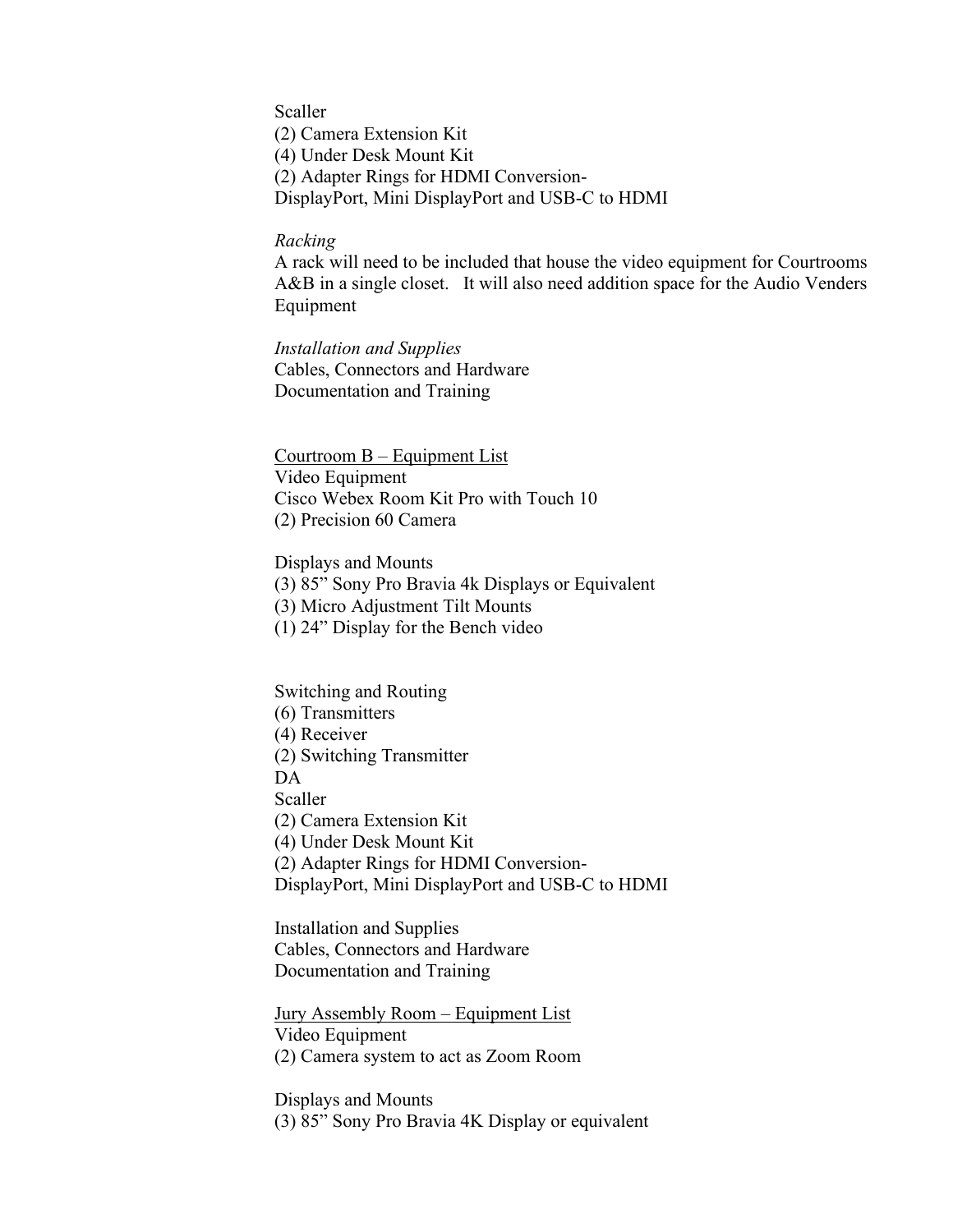- (3) Micro Adjustment Tilt Mounts
- (1) Wall Plate HDMI connection near podium to feed all displays Wall Plate Transmitter Receiver  $DA\setminus$
- (1) Control System Control Processor Button Panel Control System Programming

(1) Adapter Rings for HDMI Conversion-DisplayPort, Mini DisplayPort and USB-C to HDMI

(1) Equipment Rack for Video equipment and Audio Vendor equipment needs 5 Us Related hardware and wiring

*Provision of Additional Materials by A/V Integration Contractor:*

Installation Supplies, Cables, Connecters and Hardware Documentation and Training

*Removal and Re-installation of existing A/V Equipment: Exhibit B:*

There are two existing Cisco Roomkit ITV units that need to be removed and place in Brown County and Martin County. The ITV units are on mobile carts and will need to be moved to the new locations. They will be replacing existing units so it should be able to plug into existing wiring. There is an existing audio mic jack line in and network port for connectivity. The existing cabling will need to be tested that it meets the requirements of the system that is being moved in. Sound level testing will be done with 5<sup>th</sup> IT staff and the Audio Vendor.

2. Functional Description of A/V Systems

#### Courtroom A

Courtroom A will incorporate a Cisco Codec Room Kit Pro P60 system with two cameras, touch panel Extron control and three large commercial video displays 85 inch.

Video Presentations will be supported by HDMI inputs at the counsel tables that will present content to the 3 TVs using an 8x4 scaling matrix switcher/control processor and integrate with the Cisco Codec. On the bench a 24 display will be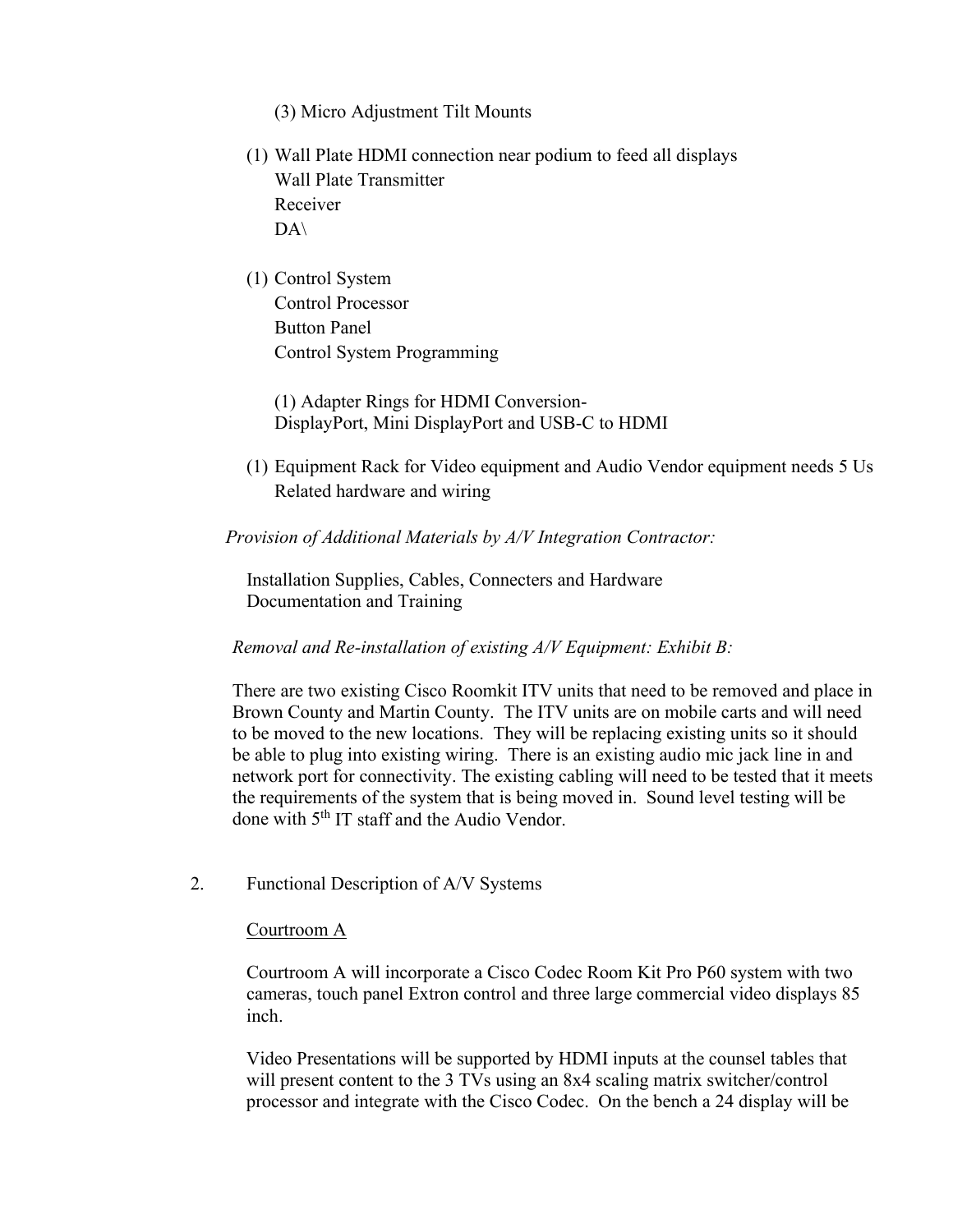placed so Judge can see the same output as the overhead displays. Included a Cisco Touch 10 or comparable product to preform room control, routing, and the ability to perform video call functions. Programming of the audio DSP by the districts sound system vendor.

There is an outside A/V closet where all the cabling for courtrooms A&B will need to have the video equipment installed and rack system put in place. The rack must be big enough to accommodate the district sound vendors equipment also.

A control system will be installed to automate display power dependent on system status. The included Cisco Touch 10 will provide the control interface for content source location selection and full ITV control. A "kill switch" will be installed at the bench to blank content being displayed.

Content sharing sources will consist of an HDMI and VGA with audio at each council desk and will include an adapter ring for DisplayPort, Mini DisplayPort, and USB-C to HDMI. A 4-port HDMI switcher will be supplied for future evidence cart peripherals such as laptop, document camera, and DVD player. There will be no independent connection location for the evidence cart as one of the council desk connections will be utilized for this purpose when desired. The existing floor boxes will be utilized for these connections.

#### Courtroom B

Courtroom B will incorporate a Cisco Codec Room Kit Pro P60 system with two cameras, touch panel Extron control and three large commercial video displays 85 inch.

Video Presentations will be supported by HDMI inputs at the counsel tables that will present content to the 3 TVs using a 8x4 scaling matrix switcher/control processor and also integrate with the Cisco Codec. On the bench a 24 display will be placed so Judge can see the same output as the overhead displays. Included a Cisco Touch 10 or comparable product to preform room control, routing and the ability to perform video call functions. Programming of the audio DSP by the districts sound system vendor.

There is an outside A/V closet where all the cabling for courtrooms A&B will need to have the video equipment installed and rack system put in place. The rack must be big enough to accommodate the district sound vendors equipment also.

A control system will be installed to automate display power dependent on system status. The included Cisco Touch 10 will provide the control interface for content source location selection and full ITV control. A "kill switch" will be installed at the bench to blank content being displayed.

Content sharing sources will consist of an HDMI and VGA with audio at each council desk and will include an adapter ring for DisplayPort, Mini DisplayPort,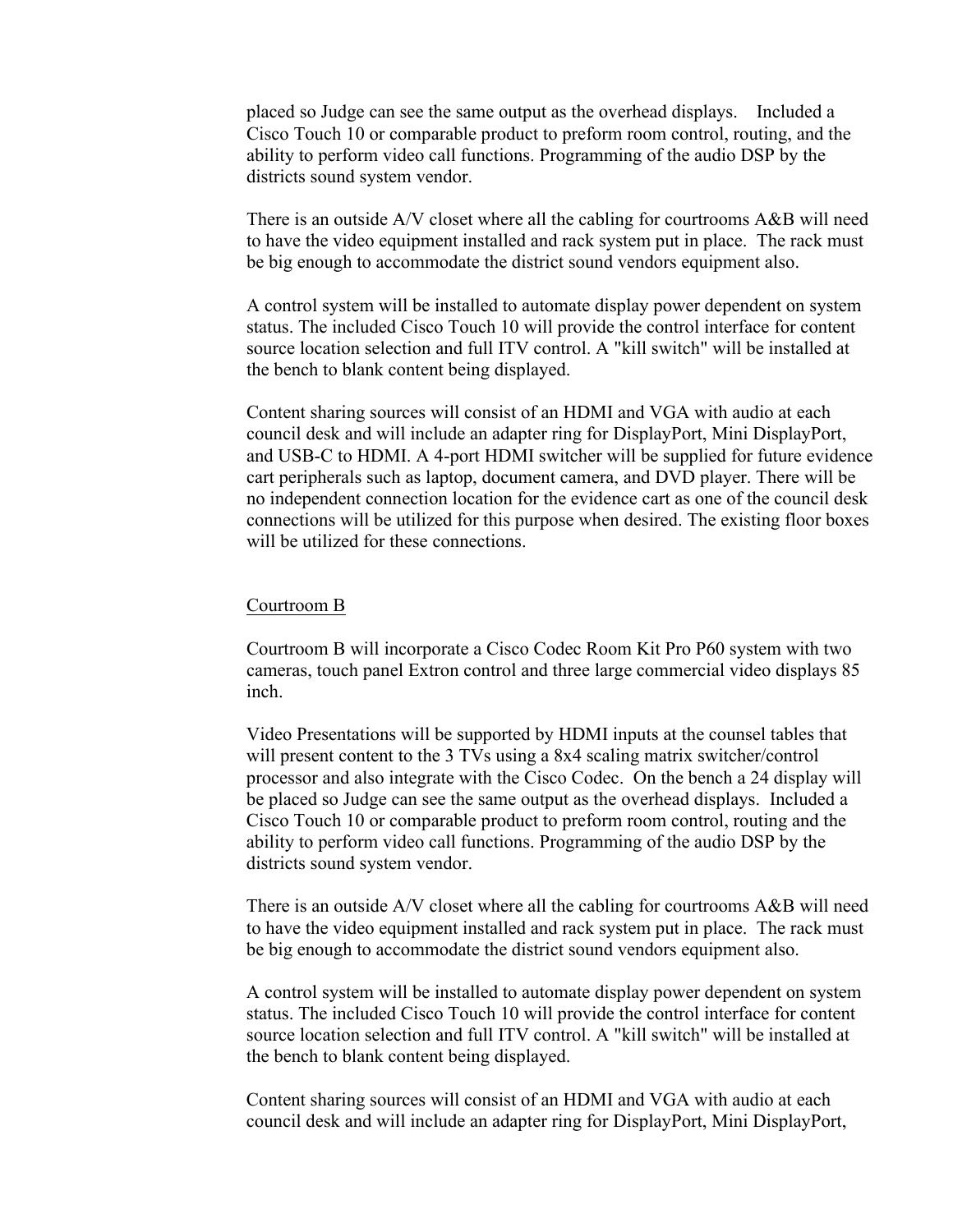and USB-C to HDMI. A 4-port HDMI switcher will be supplied for future evidence cart peripherals such as laptop, document camera, and DVD player. There will be no independent connection location for the evidence cart as one of the council desk connections will be utilized for this purpose when desired. The existing floor boxes will be utilized for these connections.

#### Jury Conference Room

There will be three commercial grade TVs 85 inch installed that will an HDMI input that will integrate with a DSP to be installed by the districts sound system vendor. There will also need two cameras for (zoom) held meetings and hearing that faces out from the TVs where the counsel tables will be placed and one facing the front of the room where Judge would sit in a temporary courtroom situation. There will also be a video source control wall mounted unit either by the audio rack supplied by A/V vendor and not the district audio vendor

- 3. General Requirements
	- A. Standards

All work and tests conducted as part of this project shall be performed in accordance with current industry standards, including the following:

- 1. NEC (National Electrical Code)
- 2. UL (Underwriters Laboratories)
- 3. NFPA (National Fire Protection Association)
- 4. OSHA (Occupational Safety and Health Administration)
- 5. NEMA (National Electrical Manufacturer's Association)
- 6. NECA (National Electrical Contractors Association)
- 7. ANSI (American National Standards Institute)
- 8. ASTM (American Society of Testing and Materials)
- 9. IEEE (Institute of Electrical and Electronic Engineers)
- 10. EIA (Electronics Industries Association)
- 11. AES (Audio Engineering Society)
- 12. ASA (Acoustical Society of America)
- 13. ISO (International Standards Organization)
- B. Contractor Qualification Requirements
	- 1. The A/V contractor shall demonstrate experience in the provision and installation of systems similar in complexity to this project and shall meet the following requirements:
		- a. The installing contractor shall demonstrate no less than 5 years of experience installing the types of systems and equipment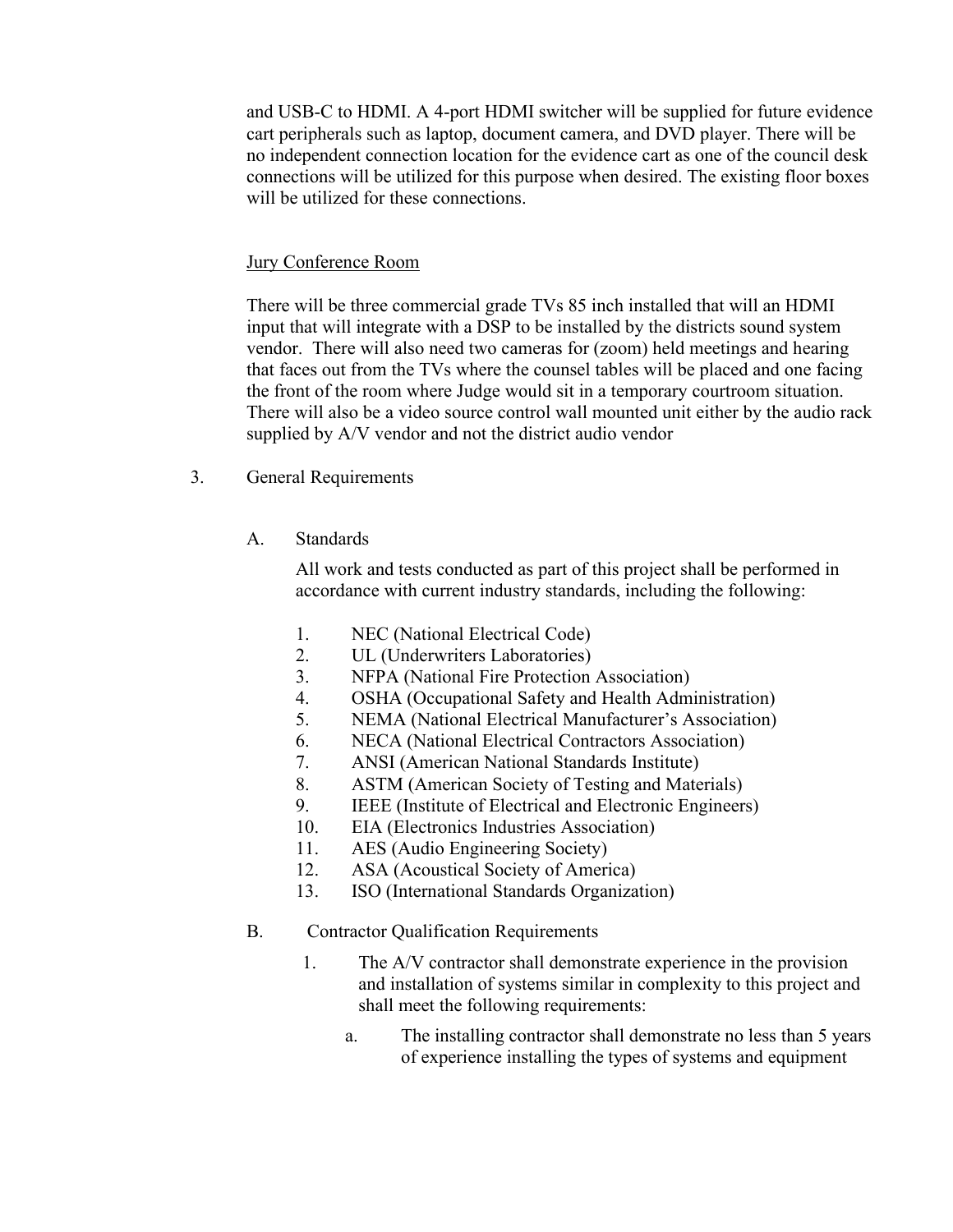specified for this project. Five equivalent project references shall be provided.

- b. The installing contractor shall be a factory authorized, franchised dealer for all of the products that are to be furnished and installed on this project. If the contractor is not franchised for a product, he must hire a properly franchised and certified subcontractor to provide and install that product. Upon request the contractor shall supply documentation which verifies factory authorization and certification of required factory training.
- c. The installing contractor shall maintain a fully staffed and equipped service organization capable of furnishing adequate inspection, testing and service for the A/V systems and system components, including assurance of availability of replacement parts for the length of the warranty period. Full time field technicians shall be available during normal 8 AM to 5 PM business hours.
- d. The installing contractor shall hold a current and valid Technology Systems Contractor License in the state of Minnesota to design, lay-out, install and service low voltage systems of the type specified for this project. A copy of this license shall be provided.
- e. The installing contractor shall assign, for the duration of the project, an employee to act as the person responsible for all technical aspects of the project at the contractor level. This person shall hold a current and valid Minnesota Power Limited Technician License. A copy of his/her license shall be provided

#### C. Compliance With Contract Documents

- 1. All work shall be performed in compliance with the contract documents and with the applicable standards listed above and with all governing codes and regulations of the authorities having jurisdiction.
- 2. Drawings and Specifications shall govern when they exceed Code and Regulation requirements.
- 3. Where requirements vary between governing Codes and Regulations and the drawings and specifications, the more restrictive requirement shall apply.
- 4. Nothing stated in the contract documents for this project shall be interpreted as giving permission or authority to the installing contractor or his sub-contractors to violate or disregard any mandated safety codes, contractor or personal licensing requirements, or any other applicable legal requirements.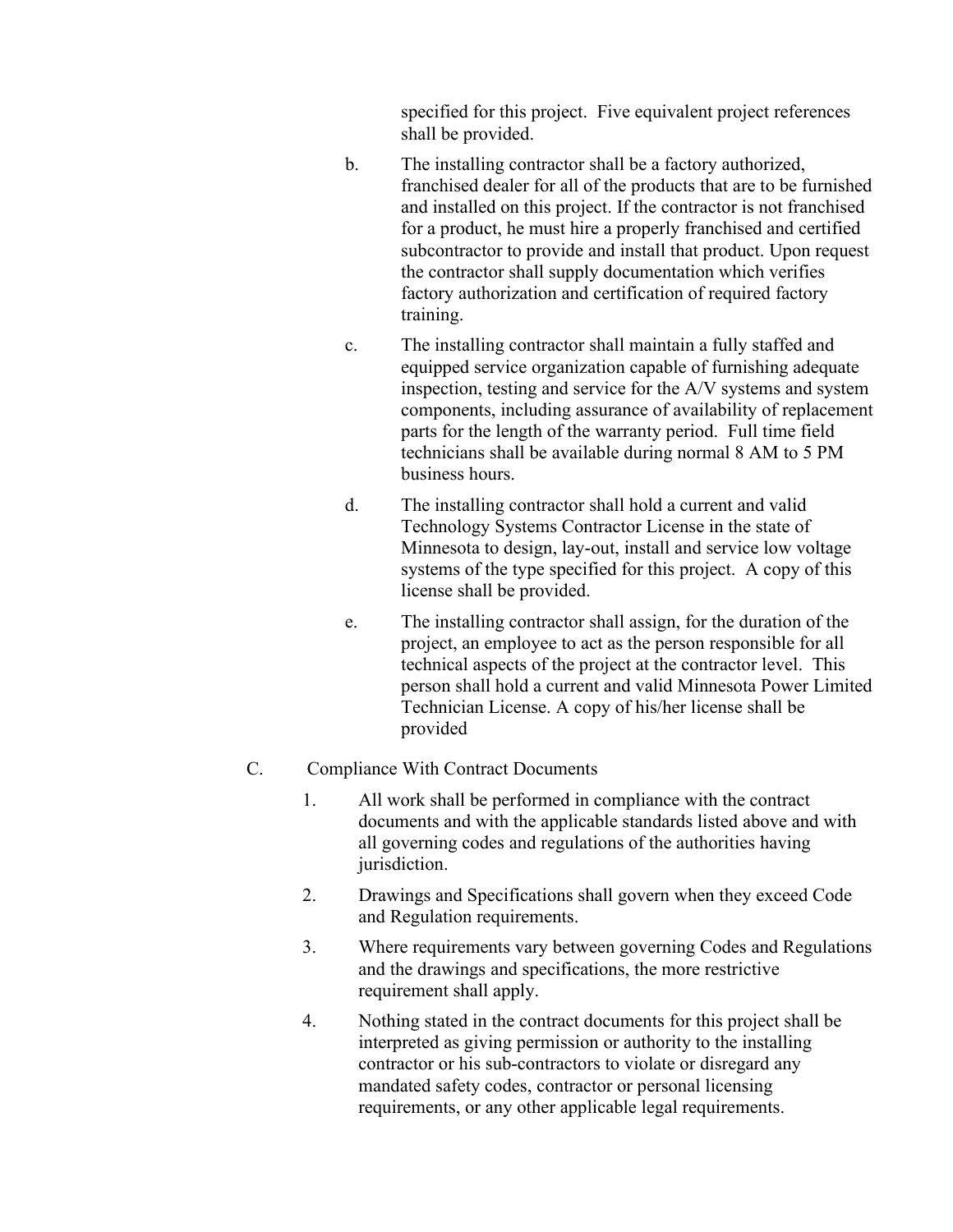- D. Substitution Of Equal Equipment and Material
	- 1. The equipment specified in this RFP is based on requirements set forth and deemed appropriate for this facility by the Audio Consultant representing the State.
	- 2. Unless alternate equipment is listed within the specification, substitute products will not be accepted without pre-approval.
	- 3. Complete technical information must accompany the request. This shall include manufacturers product specifications, documented performance verification by an approved third party testing organization or submission of a physical sample if performance documentation is not available. The cost of testing a sample shall be borne by the proposing bidder.
	- 4. To be considered, the proposed substitute item must provide, at a minimum, the same performance as the specified item (including physical characteristics consistent with aesthetic integration within the architectural design), and not increase the cost of the project.
	- 5. The proposed substitute item must provide the same durability, longevity and carry the same warranty as the specified item.
	- 6. In the case where the substitute unit or material causes additional cost to any other part of the work of any other contractor, or the architect and his consultants, the additional cost will be borne by the Installing Contractor for this section.
	- 7. Further restrictions on specific substitutions of equipment and material may be made at the option of the State.
- E. Delivery, Storage and Handling
	- 1. In order to prevent damage or contamination with water, dirt or construction debris, loudspeaker cabinets and similar products should be transported to the jobsite in the original packing container and should not be unpacked until they can be installed in a clean environment.
	- 2. Racks and other equipment should be tightly covered and protected from dirt and moisture during construction. They should not be delivered or installed in unfinished spaces.
	- 3. Coordinate with the Fifth Judicial District Network Specialist Team and local court staff to ensure that courtroom facilities are open and available.
	- 4. Products or equipment lost or damaged during handling, storage or due to construction debris contamination because of installation in an unfinished space are the responsibility of the installing contractor and shall be replaced by the installing contractor at no expense to the Owner.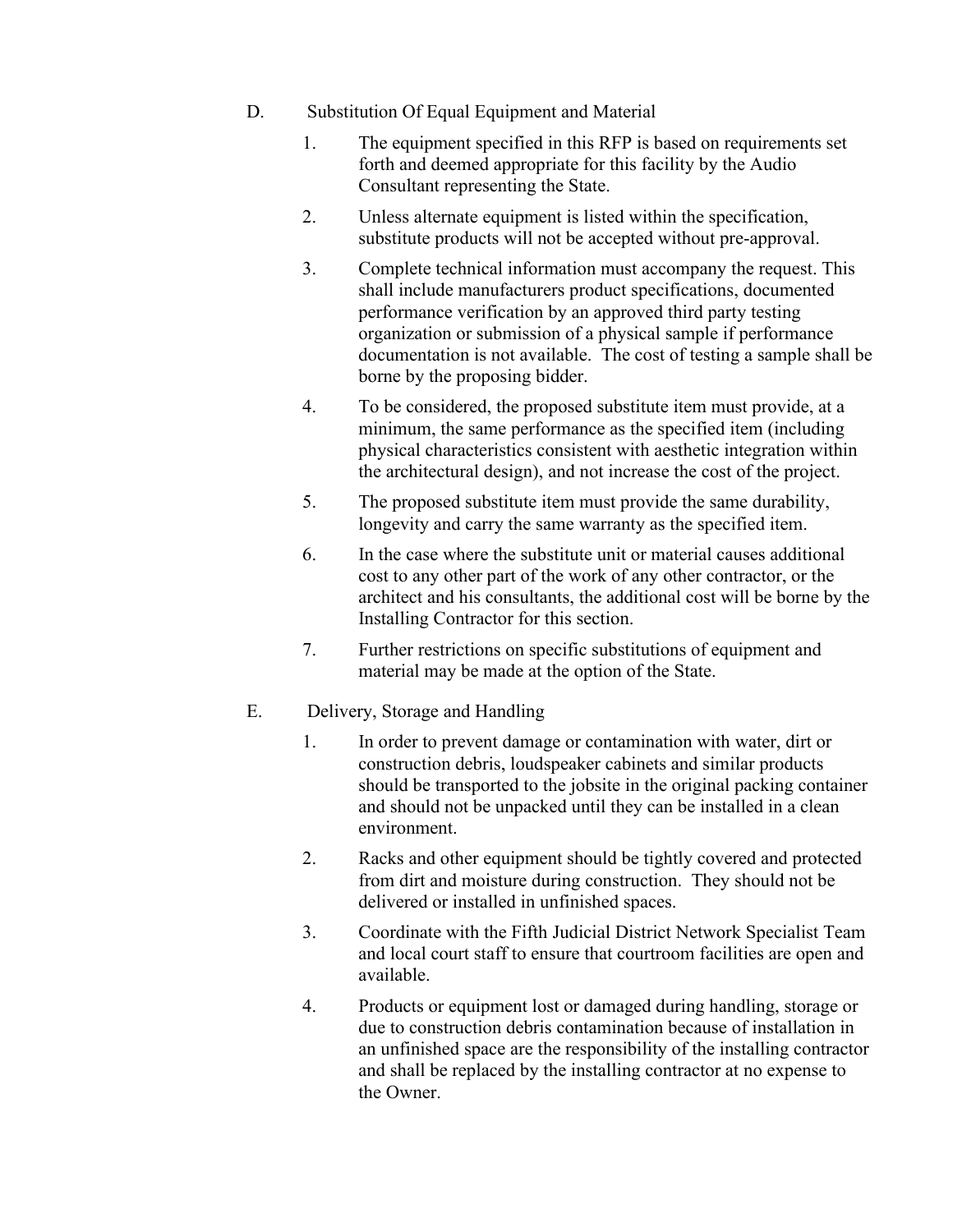- F. Project Conditions
	- 1. Verify that conditions at the jobsite are suitable for this work. Notify the Fifth Judicial District Network Supervisor in writing as soon as possible of any and all conflicts, omissions or discrepancies discovered and suggest a suitable remedy. Situations that might delay the completion of the project in accordance with the published construction schedule are of a particular concern.
- G. Description of Work and Contractor Responsibility
	- 1. The Installing Contractor shall furnish and install all equipment and accessories in accordance with the drawings and specifications so as to provide a complete and working A/V system for each Courtroom. All materials and/or equipment deemed necessary for the proper operation of these systems, even though not specifically mentioned in the specifications or shown on the contract drawings or furnished by the owner, shall be deemed to be a part of the specifications and shall be furnished as part of the original contract.
	- 2. Conduit and Raceway Systems will be provided by the county.
	- 3. The A/V contractor shall verify that all Technical AC Power provisions are appropriate and adequate to properly accommodate equipment power loads. Coordination with the County's Facilities Manager and the Fifth Judicial District Network Specialists may be required to assure that receptacles and junction boxes are located as required.
	- 4. The installing A/V Contractor should also coordinate with the County's Facilities Manager and the Fifth Judicial District Network Specialists to assure that he understands the importance of following these installation guidelines.
		- a. It is strongly recommended that audio system conduits running parallel to AC power conduits be physically separated a minimum of 18" from EMC AC power conduits, and a minimum of 24" from PVC AC power conduits. They may be closer only when necessary to enter a junction, wall or floor box.
		- b. It is strongly recommended that when AC power conduits and audio system conduits and raceways cross, they cross at 90 degrees whenever possible.
		- c. Separate conduits and/or raceways shall be provided for the following circuits and cables as shown on the Technical Systems drawings:
			- (1) Microphone level audio cables.
			- (2) Line level audio cables, data cables, intercom circuits and control circuits may be run in same conduit unless otherwise specified.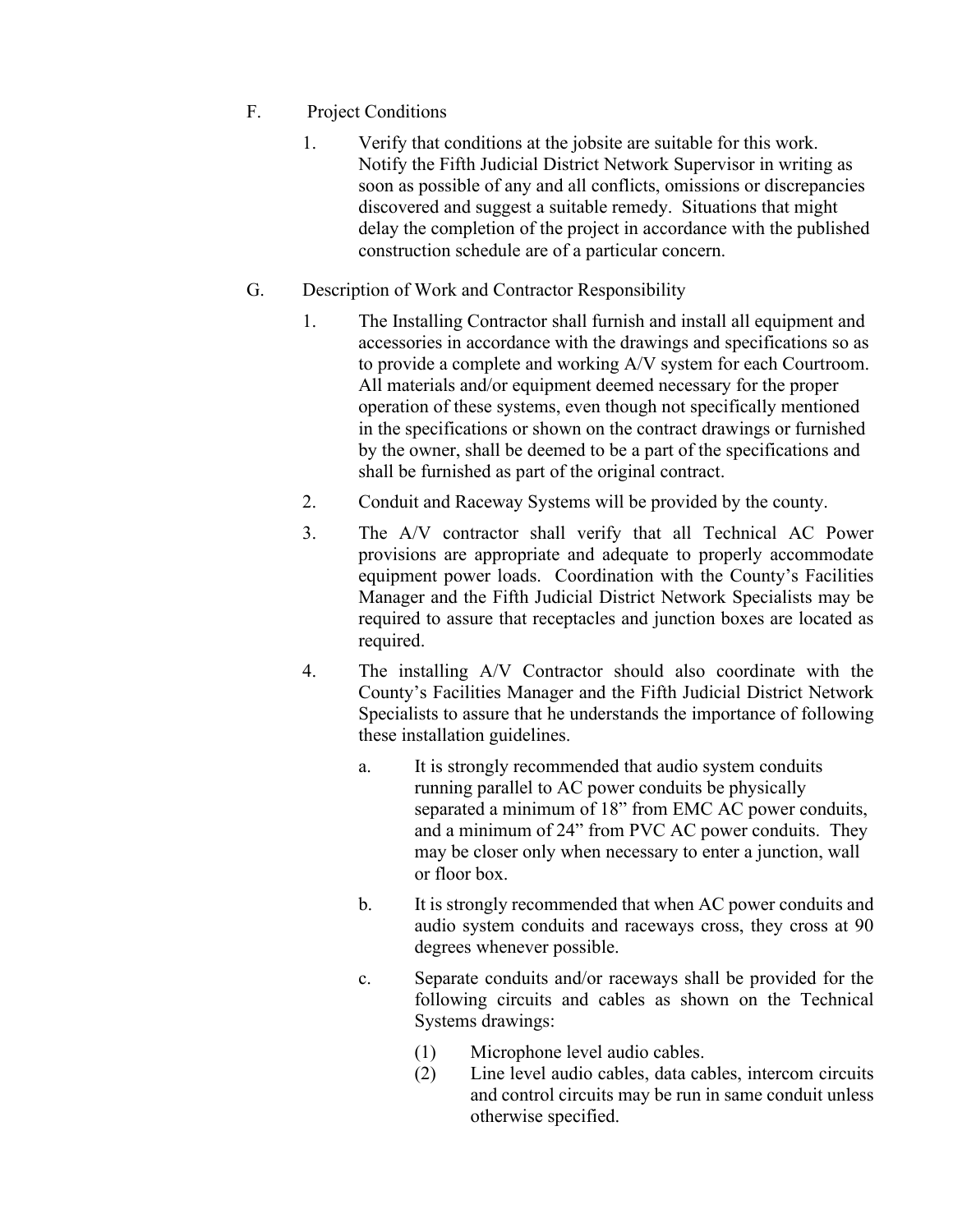- (3) Speaker level cables.
- (4) Antenna cables may be run with loudspeaker cables*.*
- 5. It shall be the responsibility of the county's electrical contractor to install Pull String in all empty audio and video system conduit and raceway runs.
- 6. It shall be the responsibility of the installing A/V contractor to include a new replacement pull string with the cables as they are being pulled into the conduits.
- 7. If any conduit run exceeds 100 feet in length or contains three or more 90 degree bends, it requires an accessible intermediate pull box. The box shall not be smaller than 4 11/16" square and must be installed by the electrical contractor. This may exceed the requirements of the NEC, but is strongly recommended.
- 8. Blank covers shall be provided by the electrical contractor for all boxes used as intermediate pull, splicing and termination boxes.
- 9. Coordination with other trades.
- 10. The exact locations of equipment, boxes, conduit, raceway and power will, in many cases, directly affect the usability of the system. If there are questions, their locations should be coordinated with the County's Facilities Manager and Fifth Judicial District Network Specialists
- 11. **Submittals**: After receiving the Notice to Proceed and prior to commencement of work, the contractor/installer shall submit documentation including product data and custom installation details for approval. The documentation shall be as follows:
	- a. The documentation shall be assembled in a PDF Binder.
	- b. Contents:
		- (1) Page 1 Reviews Sheet Used for Consultants electronic review stamp, provide blank sheet with title "Reviews Sheet", Owner Name and Project Name.
		- (2) Page 2 AV Contractor License Information Provide a photocopy of the Technology Systems Contracting License.
		- (3) Page 3 Power Limited Technician License Provide a photo copy of the lead technician's Power Limited Technician License.
		- (4) For each Courtroom under a separate Tab include:
			- (a) A complete listing of all equipment to be incorporated into the project for that courtroom. The listing should be arranged alphabetically in tabular or spreadsheet form. In sequence from left to right list the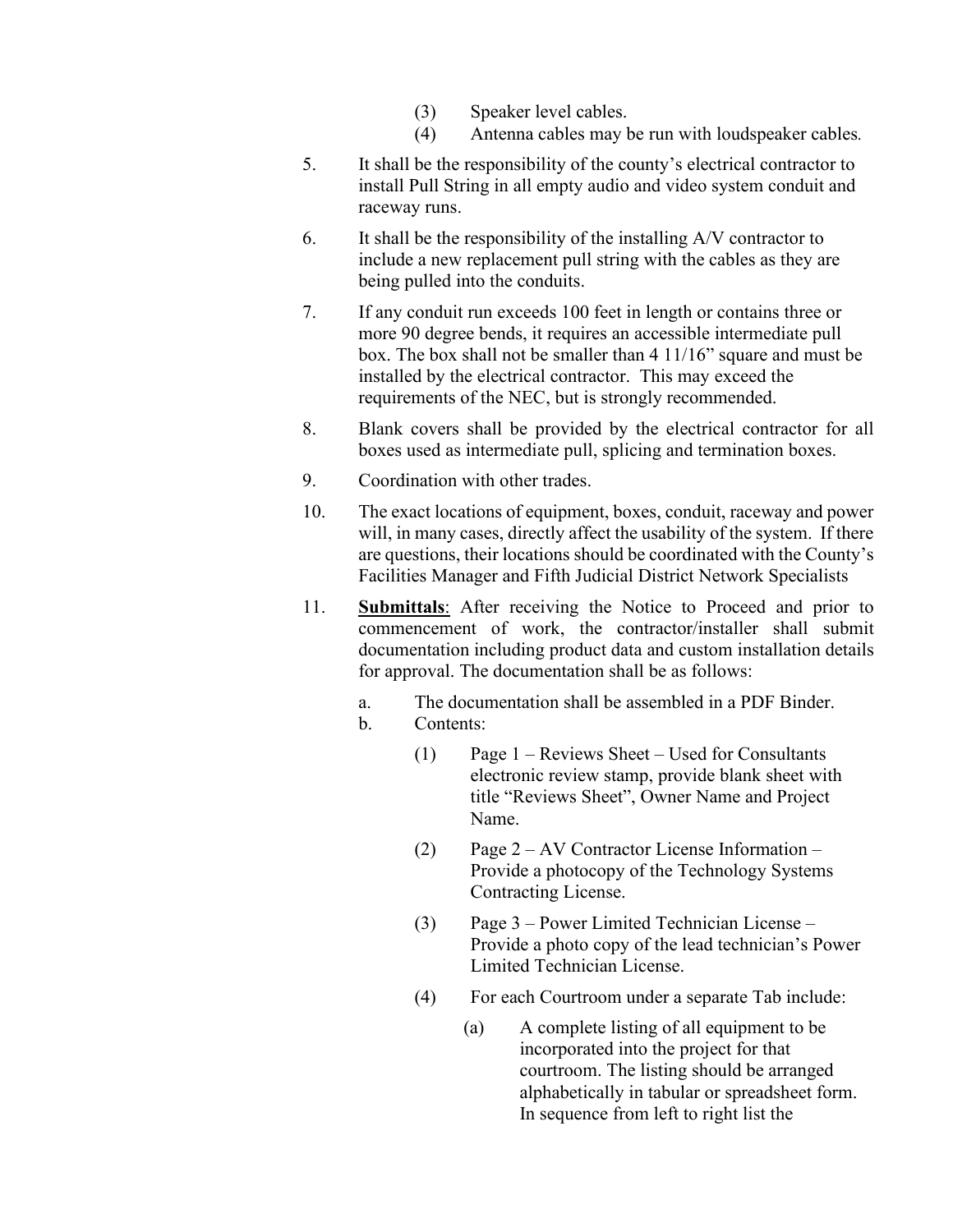manufacturer's name, the manufacturer's model number, a description and finally the total quantity being supplied and/or installed.

- (5) Manufacturer's catalog data sheets should immediately follow this list sequenced to match the alphabetic listing*.* 
	- (a) The submitted data should include complete technical data including performance specifications, dimensions, weight, AC power requirements, thermal load data, rough-in drawings and special installation instructions. Data sheets that show several products should be clearly marked to show the exact product for which submission is being made. Brochures and sheets that only describe "families" of products are not acceptable.
- (6) Functional one-line diagrams including any proposed modifications to construction drawings.
- (7) Shop drawings:
	- (a) Detailed wiring diagrams shall show interconnection of products and components. Include the unique component designator employed for each unit in the original construction drawings.
	- (b) Include cable type and cable label designations as noted in original construction drawings.
	- (c) Include connector type designations and details of connector wiring variations used to achieve proper shield control.
	- (d) Include equipment locations in racks, consoles or on tables. Provide scaled front and rear elevations of equipment racks identifying all components, fans, ventilation panels and blank filler panels.
	- (e) Include dimensions.
	- (f) Show placement and routing of cables including entry locations.
	- (g) Show AC power outlets.
	- (h) Show terminal strip locations.

## H. Record Documents

- 1. Operating and Maintenance Data Manuals
	- a. Assemble operating and maintenance data manuals for each Courtroom in a PDF Binder.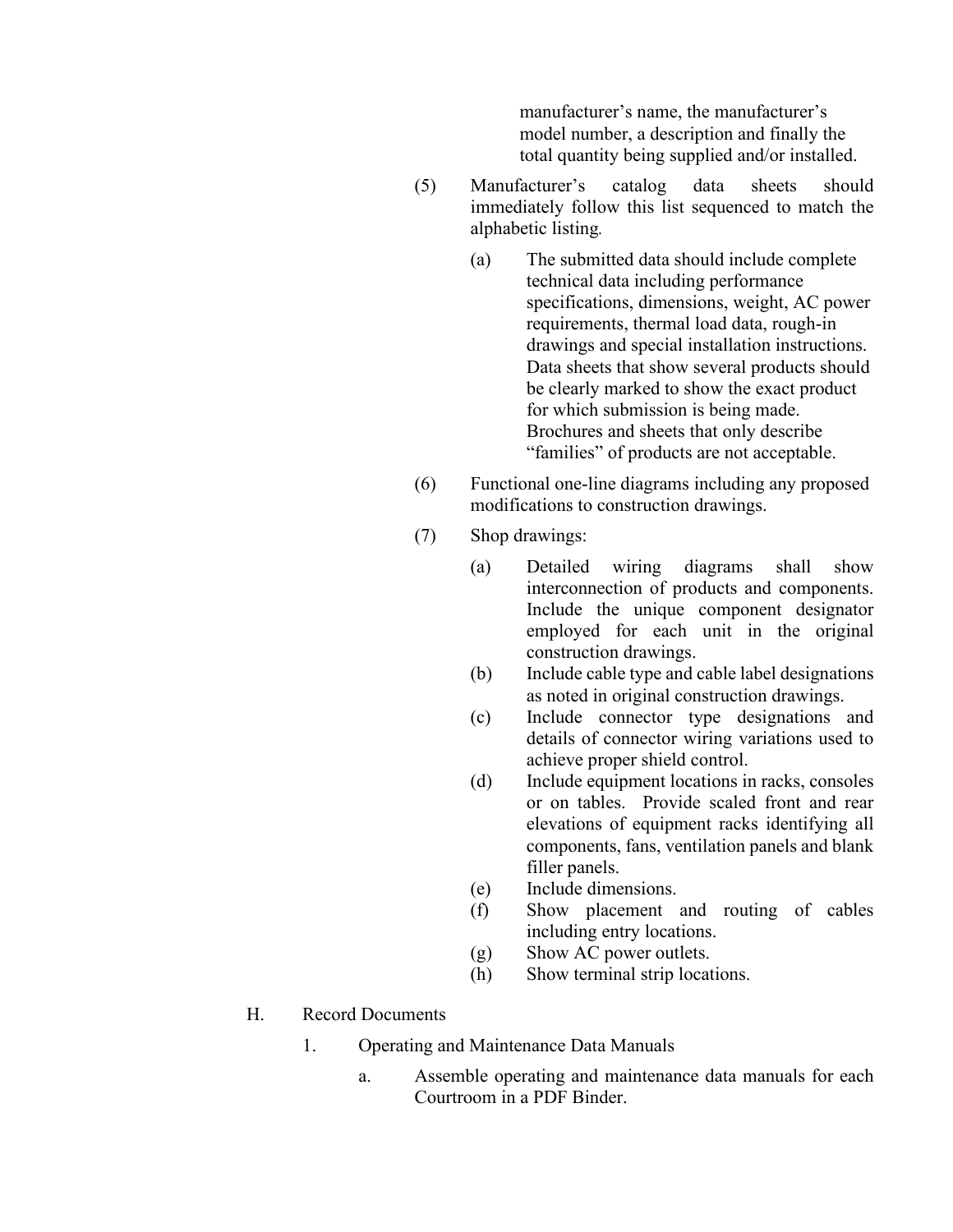- b. These electronic binders shall contain the following sections:
	- (1) Table of Contents
	- (2) Updated system functional descriptions
	- (3) List of provided equipment, material, accessories, and loose items including quantities
	- (4) Manufacturer's descriptions and specification sheets arranged alphabetically by manufacturer and then by model number.
	- (5) Complete instructions including:
		- (a) System-specific operating instructions written by the contractor to instruct current and future users how to run the system whether or not they have had the benefit of site training or oral history.
		- (b) Equipment-specific operating instructions including manufacturers' operating manuals arranged alphabetically by manufacturer and then by model number.
		- (c) Tabular, graphic, or photographic record of settings and adjustments of semi-fixed controls on equipment front panels.
	- (6) Copies of "As-Built" block and detailed wiring diagrams.
	- (7) Copies of relevant "As-Built" conduit diagrams.
	- (8) "As-Built" conduit-fill schedules.
	- (9) Test reports
	- (10) Key Schedule
	- (11) Copies of warranty amendment letters
- 2. System "As-Built" Drawings
	- a. Upon completion of the project and final acceptance of the installation, update original drawings to accurately reflect the as-built conditions of all required modifications, executed change orders or other field conditions.
	- b. Include a PDF drawing set at the project's standard drawing size.
	- c. The drawing set shall include the following drawings:
		- (1) System block diagrams
		- (2) Rack layouts
		- (3) Patch-panel layouts
		- (4) Terminal block layouts
		- (5) Detailed wiring diagrams including wire tag numbers and wire color codes
- 3. Software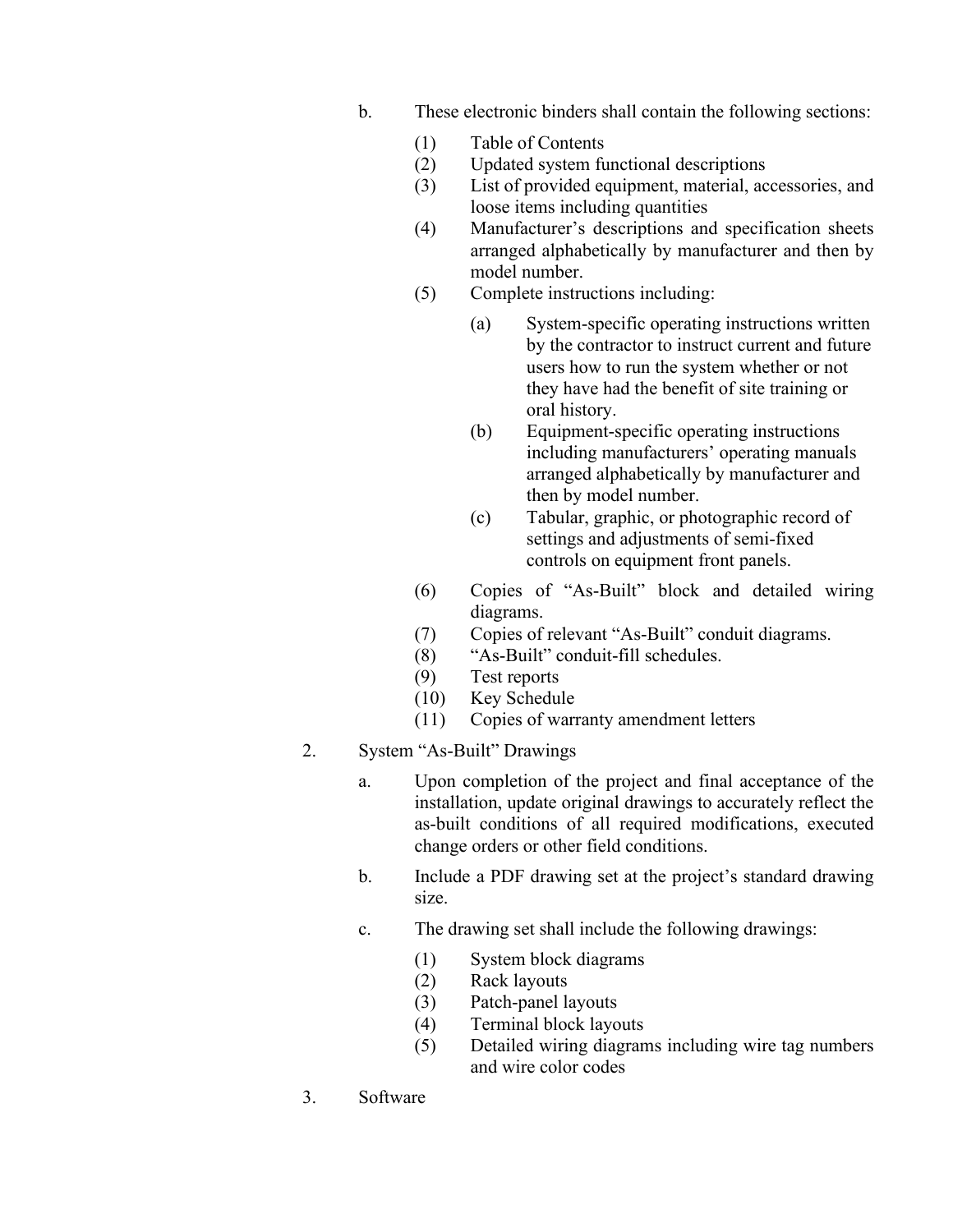- a. All software shall be the property of Redwood County.
- b. All source code shall be the property of Redwood County.
- 4. Software Passwords
	- a. Software password schedule (i.e., a spreadsheet listing the manufacturer, model number and location in the Facility, of each piece of audio/video equipment, the software for which is password-protected).
	- b. Provide to County's Facilities Manager and Fifth Judicial District IT Department as a secure document separate from Operating and Maintenance Manuals and As-Built Drawings.
- I. Training and Instruction
	- 1. The A/V Contractor shall provide an on-site training session for the Fifth Judicial District Courtroom Technology Specialist and designated staff in the operation and maintenance of each aspect of the specified A/V systems. A portion of this training should occur in conjunction with the commissioning process. The training shall be scheduled at mutually agreed time preceding the first beneficial use of A/V systems in each courtroom.
	- 2. The A/V Contractor shall provide video recorded instructions on the operation of each system. Information contained in the video will include all points of operation and maintenance covered in the initial instruction session with the owner's staff. Allow a minimum of four hours of production time. Provide two (2) USB drives with video files of the training session.
- J. Final Acceptance
	- 1. Final acceptance of the A/V systems is contingent on their continuous operation for a period of three weeks after completion of the work without a fault.
	- 2. Upon final acceptance, the final billing will be approved, and the oneyear warranty will begin.
- K. Warranty
	- 1. Submit a one-year material and labor warranty dated to begin with acceptance of work in this Section.
	- 2. Submit a proposal for one year and three years of additional continued warranty.
- 4. Identification for Audio Video Systems
	- A. Environmental Requirements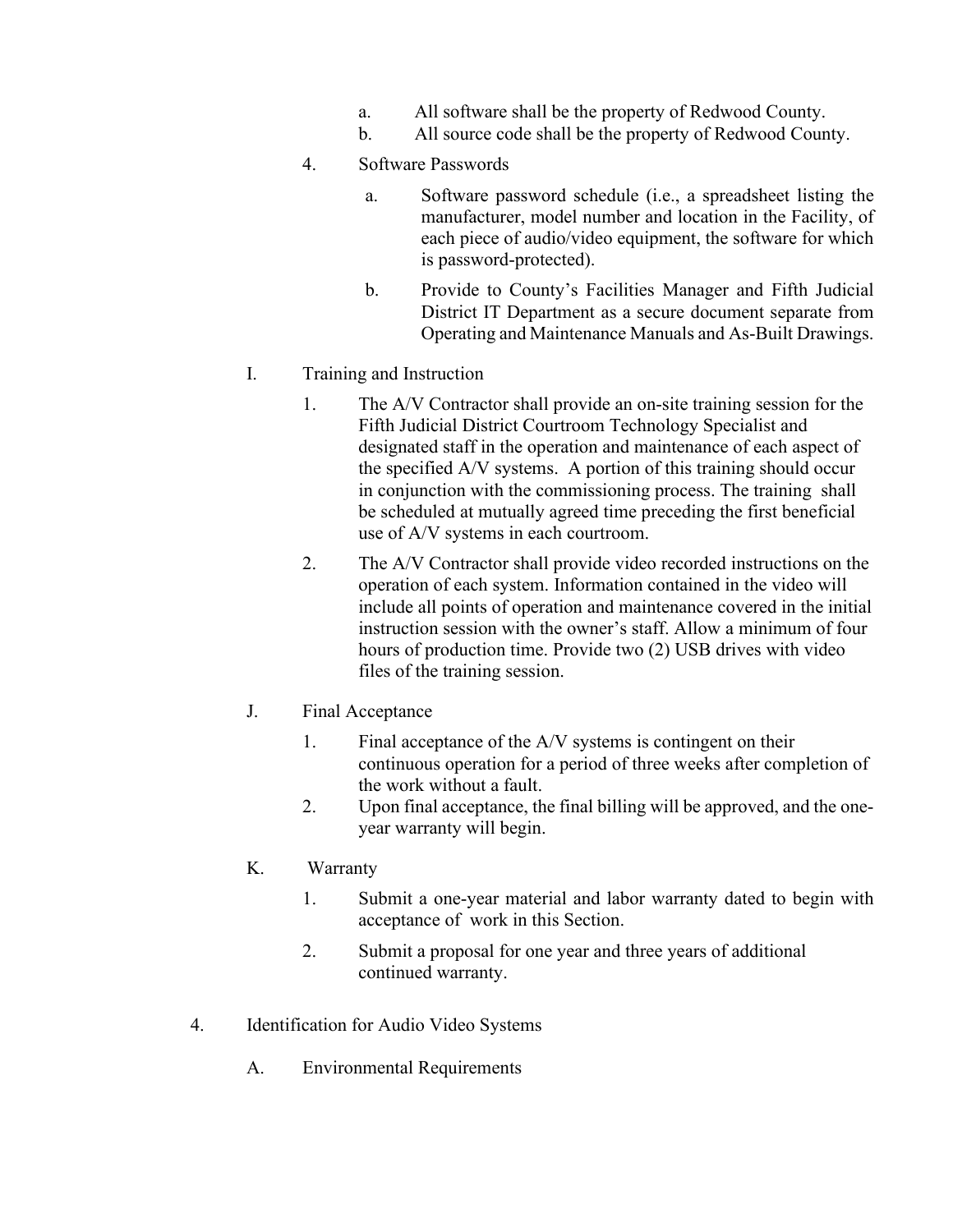1. Install labels and nameplates only when ambient temperature and humidity conditions for adhesive are within range recommended by manufacturer.

#### B. Products

- 1. Namplates
	- a. Configuration: 1/8" laminated three-layer plastic with engraved white letters on black contrasting background color.
	- b. Product:
		- (1) Manufacturer: Proco, Rapco/Horizon, Whirlwind
		- (2) Substitutions: By approved substitution means.
	- c. Component Identification
		- (1) Configuration: 3/8" tall nameplate with following text centered:
			- (a) Component name: MIXER
			- (b) Component ID: MX-1
			- (2) Label to indicate component name (e.g., MIXER, AMPLIFIER, PROCESSOOR, etc.)
			- (3) Component ID: as indicated on schematic diagrams (e.g., MX-1, PA-1, DSP-1, etc.)
			- (4) Letter Size:
				- (a) 1/8" letters for identifying component name and ID.
			- (5) Label to be located on left hand top corner of component. Label may be located on blank panel above equipment if no room is available at component. Provide a uniform placement throughout rack.
			- (6) Provide nameplates at front and rear of each component.
	- d. Control Identification
		- (1) Configuration: 3/8" tall nameplate with following text centered:
			- (a) Control name: MIC-1
		- (2) Label to indicate control name (e.g., MIC 1, MUSIC LEVEL, CENTER MF/HF, etc.)
		- (3) Where multiple controls are located on a component, provide a single nameplate with properly spaced label to correspond with appropriate knob, switch or button.
		- (4) Letter Size:
			- (a) 1/8" letters for identifying component name and ID.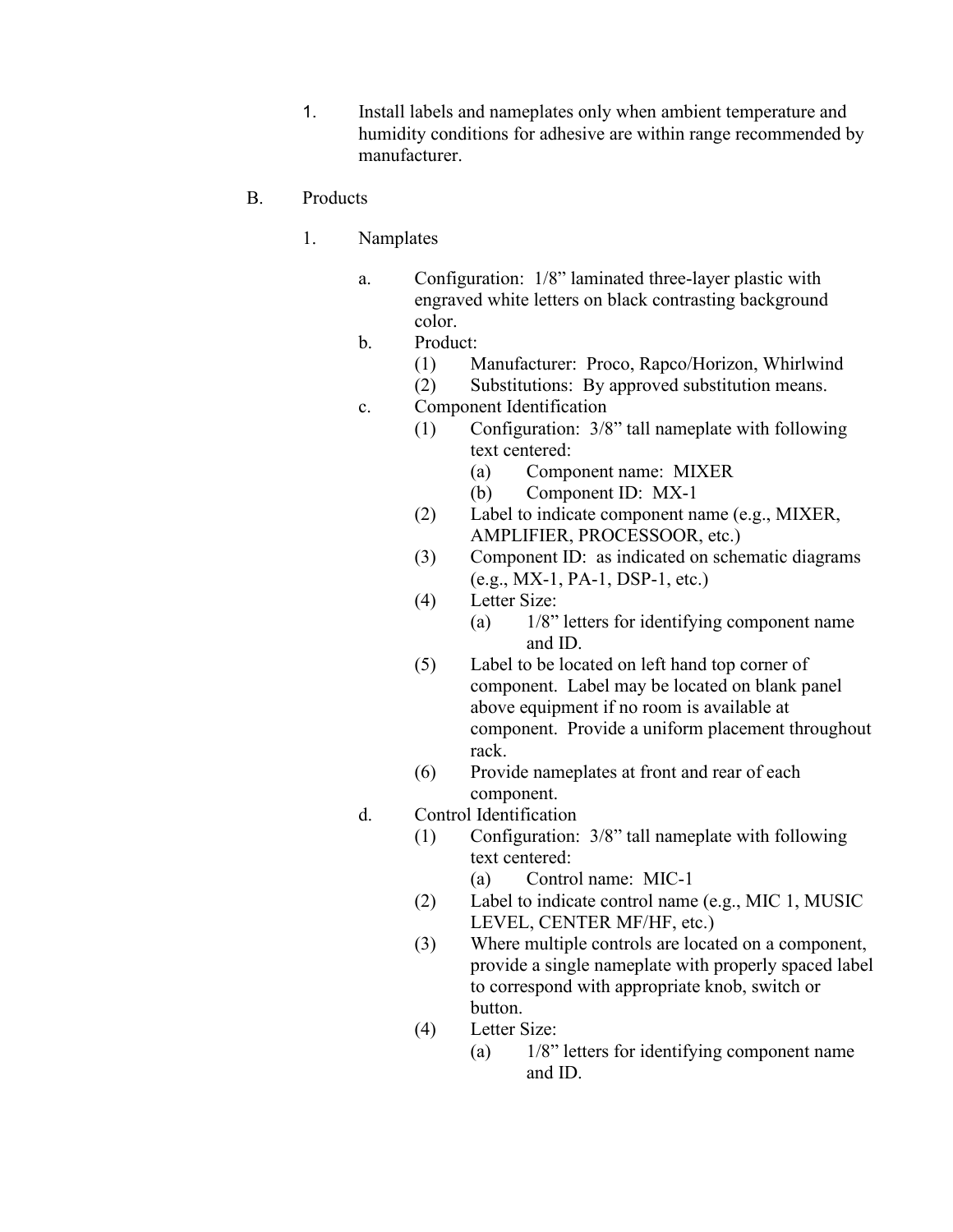- 2. Labels
	- a. Configuration: Embossed adhesive tape, with 1/8" white letters on black background.
	- b. Product:
		- (1) Manufacturers: Brady
		- (2) Substitutions: By approved substitution request means.
	- c. Uses:
		- (1) Non-rack mount components
		- (2) Power supplies
		- (3) Electrical Receptacles for Amplifiers: Where amplifiers are required to be on dedicated electrical circuits, label amplifier power cord and corresponding electrical receptacle, indicate panelboard number and circuit breaker number.
		- (4) Identification of wireless microphone transmitters and accessories.

#### 3. Wire Markers

- a. Configuration: Computer printed or preprinted type. Hand written markers are not acceptable.
- b. Product:
	- (1) Manufacturers: Brady
	- (2) Substitutions: By approved substitution request means.
	- (3) Use:
		- (a) Audio Video Circuits: Wire number as indicated on signal flow diagrams.
		- (b) Power Cords: Where amplifiers are required to be on dedicated electrical circuits, label amplifier power cord and corresponding electrical receptacle, indicate panelboard number and circuit breaker number.

#### C. Execution

- 1. Preparation
	- 1. Degrease and clean surfaces to receive adhesive for identification materials.
- 2. Existing Work
	- 1. Install identification of existing equipment to remain in accordance with Related Sections.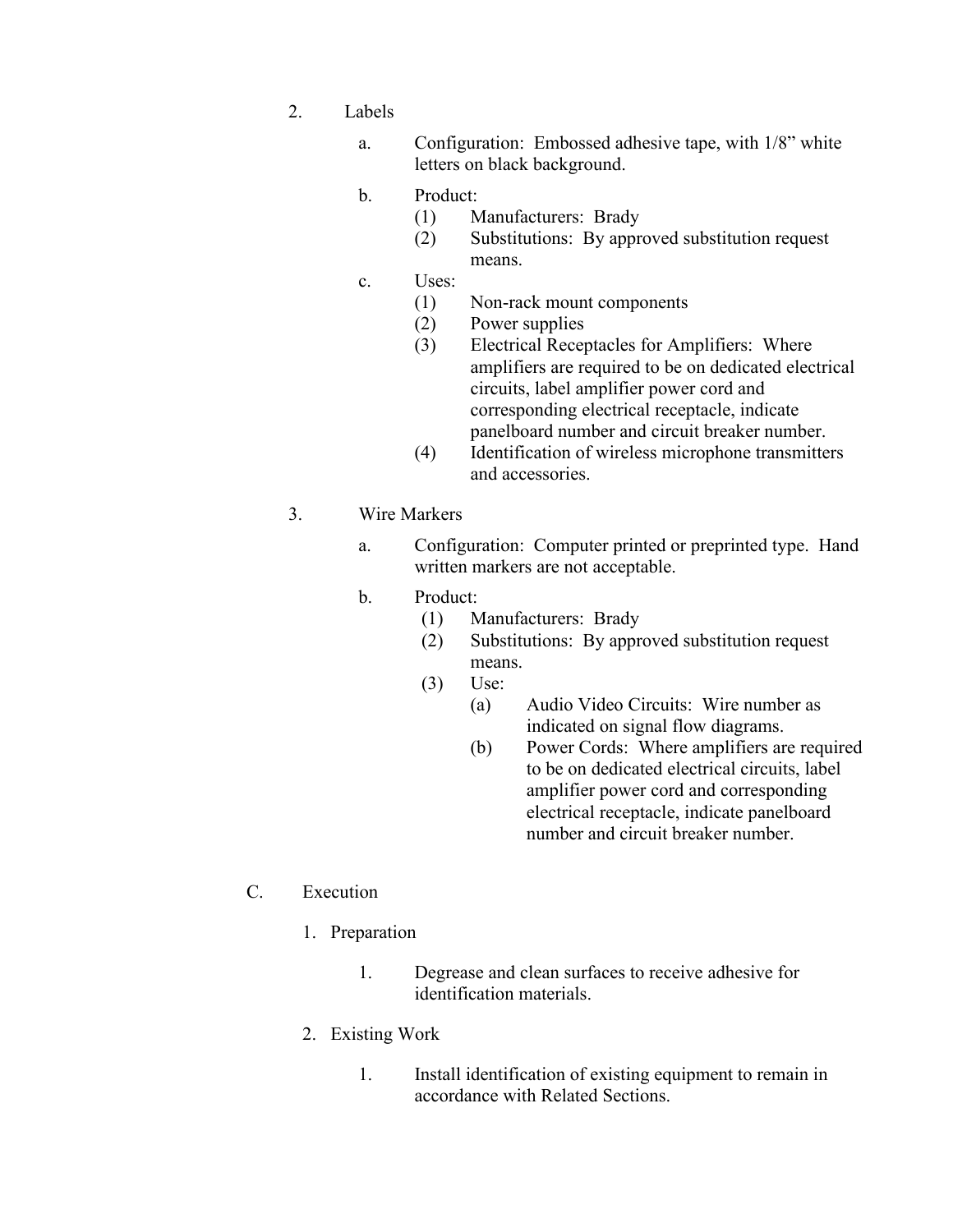- 2. Install identification on unmarked existing equipment and wires.
- 3. Replace lost nameplates, labels and makers.

# 3. Installation

- 1. Nameplate and label installation:
	- a. Install nameplate parallel to equipment lines.
	- b. Install nameplate for each equipment rack, component, and control with adhesive.
- 2. Wire Marker Installation:
	- a. Install wire marker for each cable at equipment connections, each intermediate termination and each device connection. Apply Clear heat shrink tubing over each wire marker.

# **III. SUBMISSION REQUIREMENTS.**

## A. General Requirements.

- 1. Certificate of Insurance. Each proposal shall contain acceptable evidence of compliance with the workers' compensation coverage requirements of Minnesota Statute § 176.181, subd. 2. Vendor's RFP response must include one of the following: (1) a certificate of insurance, or (2) a written order from the Commissioner of Insurance exempting you from insuring your liability for compensation and permitting him to self-insure the liability, or (3) an affidavit certifying that you do not have employees and therefore are exempt pursuant to Minnesota Statutes §§ 176.011, subd. 10; 176.031; and 176.041. *See* Section XV of the sample State contract in Appendix III for details on additional insurance requirements that must be provided on request of the State.
- 2. Affirmative Action Certification. If the vendor's proposal exceeds \$100,000.00, the RFP response must include a completed State of Minnesota Workforce Certificate Information form, attached as Appendix I.
- 3. Non-collusion Affirmation. Vendor must complete the Affidavit of Non-collusion (Appendix II) and include it with its RFP response.
- 4. Contract Terms. The State's boilerplate service contract template is set forth in Appendix III (contract). No work can be started until a contract, in the form approved by the State Court Administrator's Legal Counsel Division, has been signed by all necessary parties in accordance with state court procurement and contract policies. The template included in the appendix is a sample form.
	- a. The Vendor's RFP response must include the Vendor's standard licensing, nondisclosure, maintenance, services and billing/invoicing procedures. By submitting a response to this RFP, Vendor understands and agrees that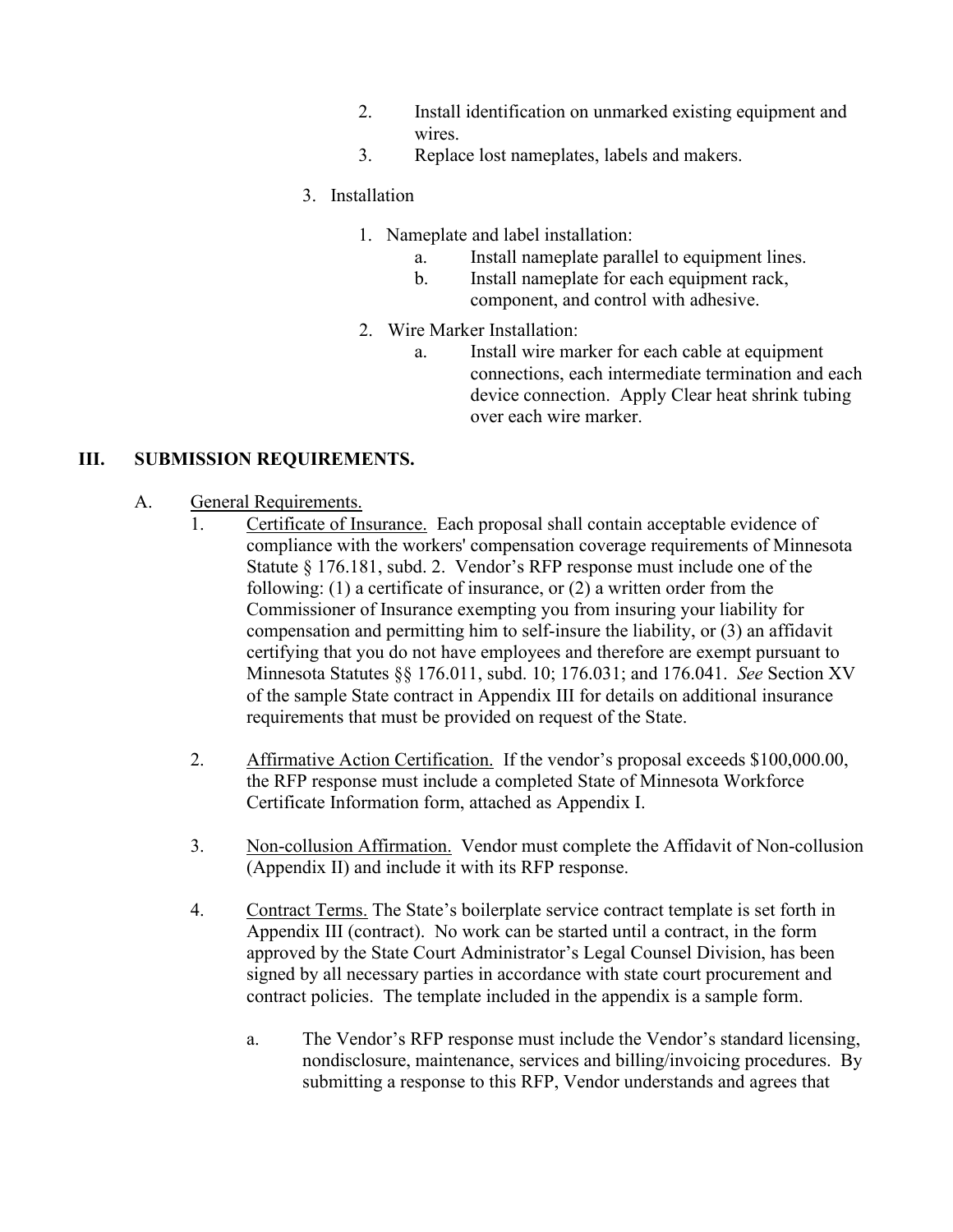much of the language included in the State's attached boilerplate service contract reflects requirements of Minnesota law and may not be modified.

- b. Vendors requesting additions or exceptions to the State's boilerplate terms and conditions shall submit them with their response to the RFP. A request must be accompanied by an explanation why the exception is being sought and what specific effect it will have on the Vendor's ability to respond to the RFP or perform the contract. The State reserves the right to address requests for exceptions to its boilerplate terms and conditions with the highest scoring Vendor during contract negotiation.
- 5. Evidence of Financial Stability. Vendor's RFP must provide evidence of Vendor's financial stability as an indicator of Vendor's ability to provide services irrespective of uneven cash flow. Financial Stability-Related Trade Secret. Judicial MJB rules of public access permit vendors to submit evidence of financial stability as trade secret information according to the following:
	- a. The evidence-of-vendor's-financial-stability must qualify as a trade secret under Minn. Statute § 325C.01 or as defined in the common law;
	- b. The vendor submits the evidence-of-vendor's-financial-stability on a separate document (but as part of their complete submission) and marks the document(s) containing only the evidence-of-vendor's- financialstability as "confidential;"
	- c. The evidence-of-vendor's-financial-stability is not publicly available, already in the possession of the Judicial MJB, or known to or ascertainable by the Judicial MJB from third parties.

Except for financial stability information submitted in accordance with this section, do not place any information in your proposal that you do not want revealed to the public. Proposals, once opened, become accessible to the public except for financial stability information submitted in accordance with this section. Please also note that if a vendor's proposal leads to a contract, the following information will also be accessible to the public: the existence of any resulting contract, the parties to the contract, and the material terms of the contract, including price, projected term and scope of work.

6. Equal Pay Certification. The Equal Pay Certification (EPC) requirement for vendors was signed into law in May of 2014. If a vendor proposal is estimated at \$500,000.00 or more, the vendor must complete the EPC with the MN Department of Human Rights and attach a copy of that certification to the response (see Appendix V). For more information on the EPC see the Minnesota Department of Human Rights website at:<https://mn.gov/mdhr/certificates/apply-renew/>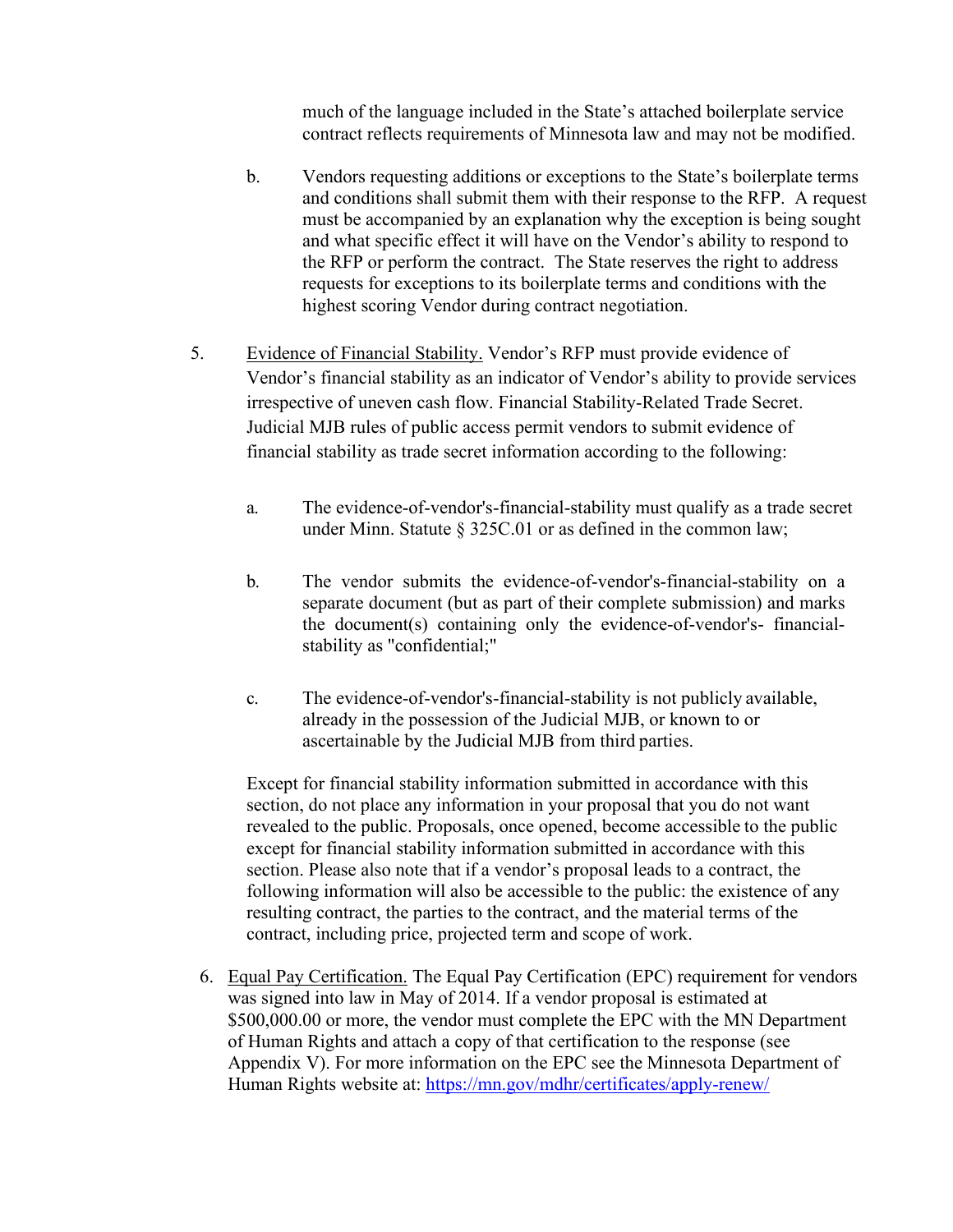7. Conflict of Interest Statement. A written statement acknowledging whether or not there is a conflict of interest. See Appendix VI, Conflict of Interest Disclosure Form.

# B. Project Related Submission Requirements.

- 1. A cover sheet including vendors' contact information, email address, business address, and phone numbers. Cover sheet should include signature lines and must be signed by, in the case of an individual, by that individual, and in the case of an individual employed by a firm, by the individual and an individual authorized to bind the firm
- 2. An overview that reflects the vendor's understanding of the effort described in this Request for Proposals and the project deliverables;
- 3. Provide a timeline for the project;
- 4. Provide resumes of your staff likely to be assigned to the project with a particular focus on the experiences noted above;
- 5. At least three (3) client references with appropriate contact information that the Vendor has performed work for in the past three (3) years and that can attest to vendor ability to complete work as stated;
- 6. A written statement acknowledging either no conflict of interest or identifying any conflicts of interest as it relates to this project;

## C. Pricing, Risk of Loss

- 1. Price each courtroom individually and then a summary of project totals.
	- a. List the materials, labor, and any other charges for each courtroom.
	- b. Provide summary page showing the project totals.
- 2. All prices quoted must be firm and not subject to increase unless otherwise provided for in this RFP. Price reductions must immediately be passed on to the State whenever they become effective. Prices must be quoted in United States currency.
- 3. Travel, administrative, overhead and other related charges and expensesshall be included in the prices set forth in the proposal.
- 3. A unit price and a total for the quantity must be stated for each item quoted. In case of an error in the extension or total, the unit price prevails.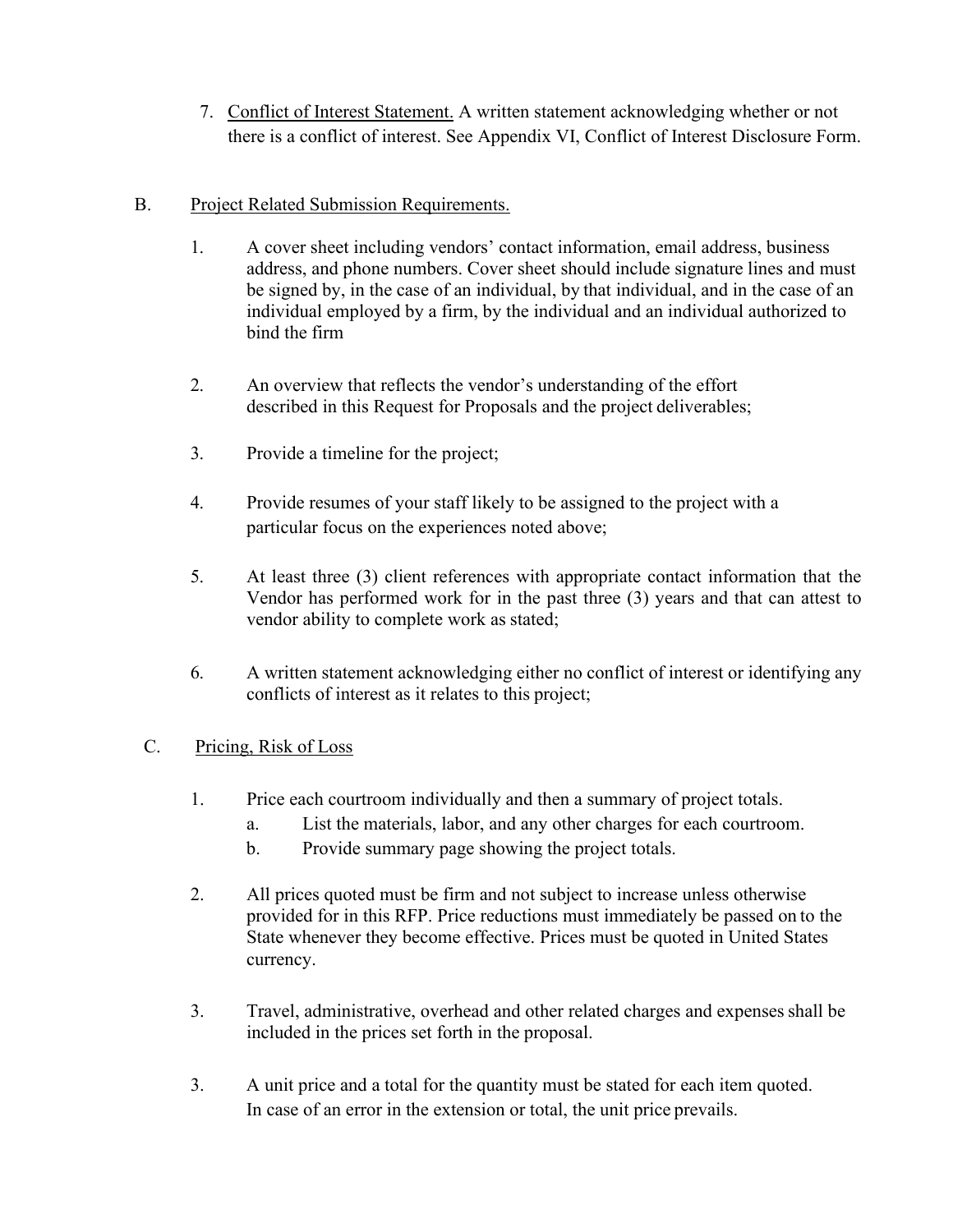- 4. No more than one unit price may be quoted on any one item unless otherwise provided for in the RFP.
- 5. Vendor must acknowledge the ability to meet May 20, 2022 deadline.
- 6. DO NOT INCLUDE sales tax in pricing. The STATE holds Direct Payment Permit 1114 and pays tax directly to the Department of Revenue.
- 7. The State is relieved of all risks of loss or damage to the equipment during periods of transportation, installation, and during the time the equipment is in possession of the State, unless and until such time as unencumbered title for the goods are vested in the State and the goods are in exclusive possession of the State.

# **IV. PROPOSAL SUBMISSION DETAILS**

|    | 4.                 | <b>Proposal Submission Deadline:</b> | <b>February 18, 2022</b> |  |
|----|--------------------|--------------------------------------|--------------------------|--|
|    | 3.                 | Questions Answered by:               | February $9th$ , 2022    |  |
|    | 2.                 | <b>Vendor Questions Due:</b>         | February 2, 2022         |  |
|    | $\mathbf{L}$       | <b>RFP</b> Posted on State Website:  | January 12th, 2022       |  |
| A. | Proposal Timeline. |                                      |                          |  |

- B. Amendments. Any amendments to this RFP will be posted on the Judicial Branch website.
- C. Questions. Questions about this RFP must be submitted in writing via email and directly to the State's sole point of contact:

Mark Schmidt Network Specialist Supervisor Kandiyohi County Courthouse 8<sup>th</sup> Judicial District Administration 505 Becker Avenue SW, Suite 107 [Mark.Schmidt@courts.state.mn.us](mailto:Mark.Schmidt@courts.state.mn.us)

All questions about this RFP must be submitted in writing via email to the State's sole point of contact identified in this paragraph no later than 4:00 pm CST on **February 2, 2022**. Other court personnel are not allowed to discuss the Request for Proposal with anyone, including responders, before the proposal submission deadline.

D. Courtroom View. Potential vendors desiring to view the courtrooms may schedule a date and time by contacting the county. It is required that the vendor contact the county prior to arriving, to ensure courtroom availability. Contact information is listed below. A site visit is highly recommended.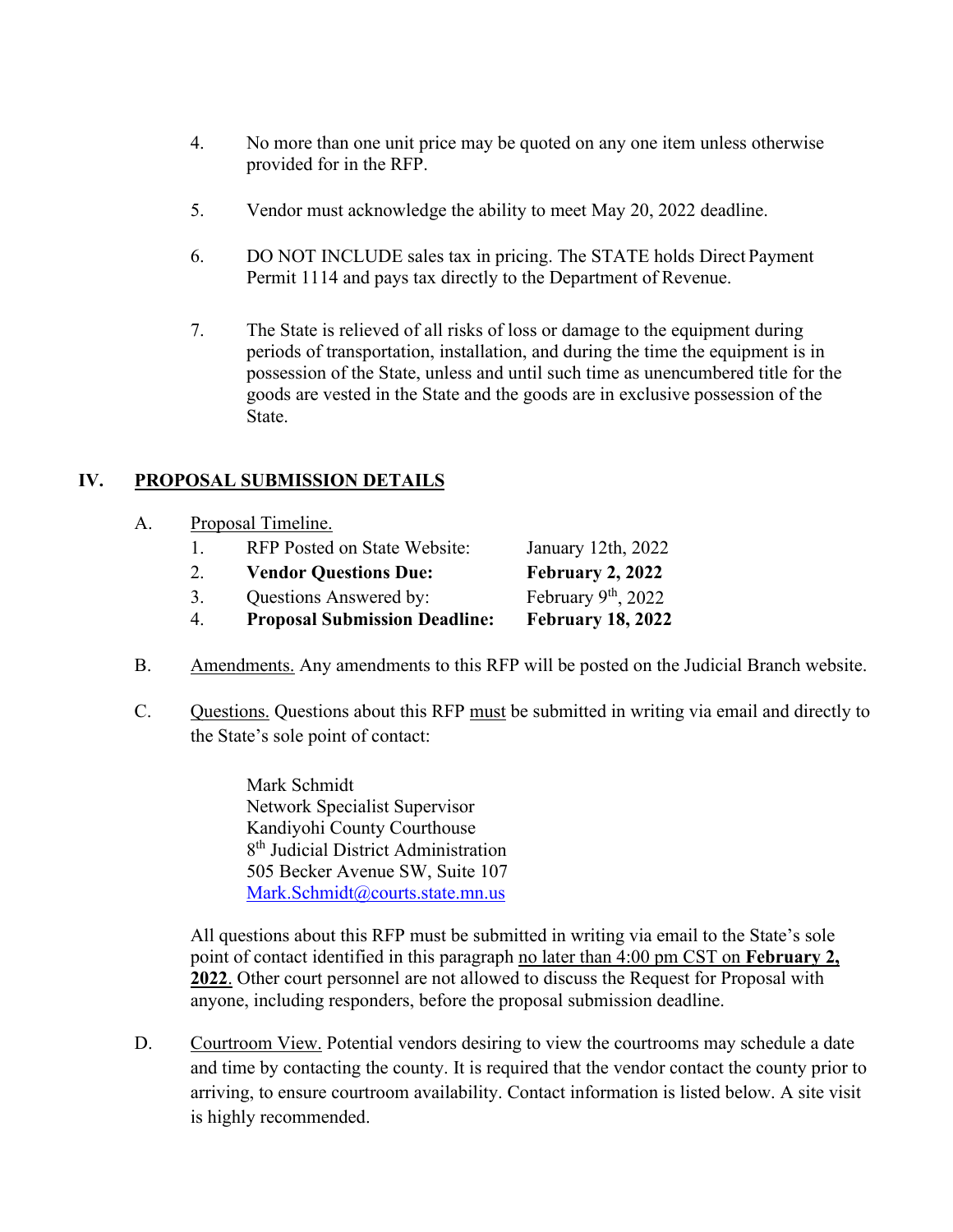Redwood County Court Administration Patty Amberg - Court Administrator 250 South Jefferson, PO Box 130 Redwood Falls, MN 56283 [patty.amberg@courts.state.mn.us](mailto:patty.amberg@courts.state.mn.us) 507-637-4020

E. Proposal and Submittal Address. Your paper copies of the proposal must be submitted in writing by 4:00 pm CST on **February 18, 2022**, in a sealed envelope to:

Bridget Nusser 5th District Admin 1961 PREMIER DRIVE, Suite 402 MANKATO, MN 56001-5901

The submission must include three (3) paper copies and a pdf version on a thumbnail/USB drive.

- F. Signatures. Your proposal must be signed by, in the case of an individual, by that individual, and in the case of an individual employed by a firm, by the individual and an individual authorized to bind the firm.
- G. Deadline, Opening. Proposals must be received no later than 4:00 pm CST on **February 18, 2022**. Proposals will be opened the following business day. Do not place any information in your proposal that you do not want revealed to the public. All documentation submitted with the proposal, including the proposal, will become the property of the State.
- H. Late Proposals. Late proposals will not be accepted.

# **V. PROPOSAL EVALUATION.**

- A. The State will evaluate all complete proposals received by the deadline. Incomplete proposals, late proposals, or proposals sent to any other address will not be considered.
- B. The evaluation of all proposals shall be based upon deriving the "Best Value" for the State. Best Value means achieving an appropriate balance between price and other factors that are key to a particular procurement. A procurement that obtains a low price but does not include other necessary qualities and features of the desired product or service does not meet the Best Value criterion. Factors upon which the proposals will be judged include, but are not limited to, the following:
	- 1. Cost estimate;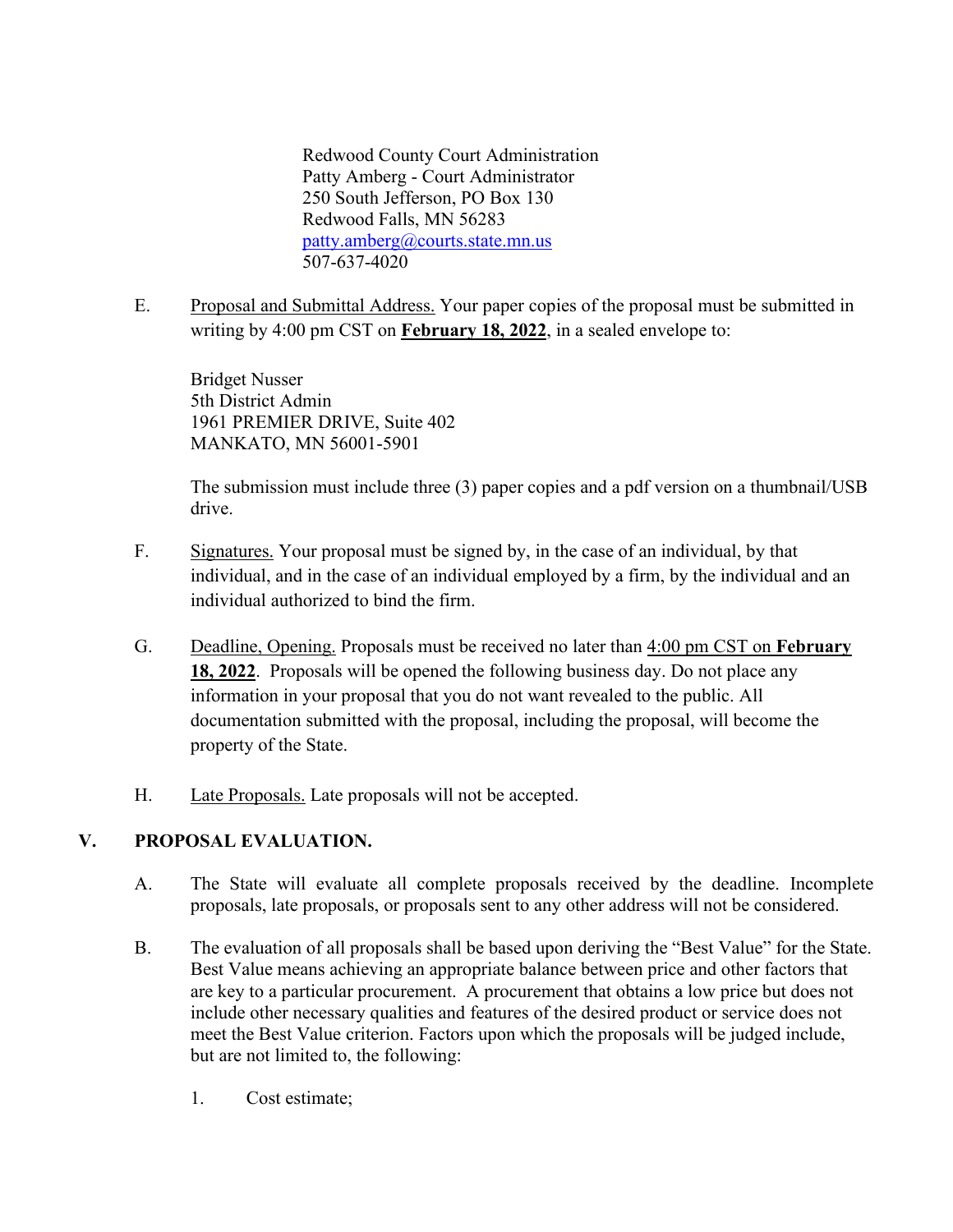- 2. Timeliness of installation / Acknowledge ability to meet May 20, 2022 deadline;
- 3. Vendor's past performance by submitting at least three (3) client references; Vendor expertise
- 4. Product quality;
- 5. Product and installation warranty;
- 6. Financial stability of the organization;
- 7. Bidder's past performance with the Minnesota Judicial Branch
- C. The State reserves the right to determine, at its sole and absolute discretion, whether any aspect of a proposal satisfactorily meets the criteria established in this RFP.
- D. The State reserves the right to request additional information from Vendors during any phase of the proposal evaluation process.
- E. The State may elect not to award a contract solely on the basis of this RFP, and will not pay for the information solicited or obtained. The information obtained will be used in determining the alternative that best meets the needs of the State.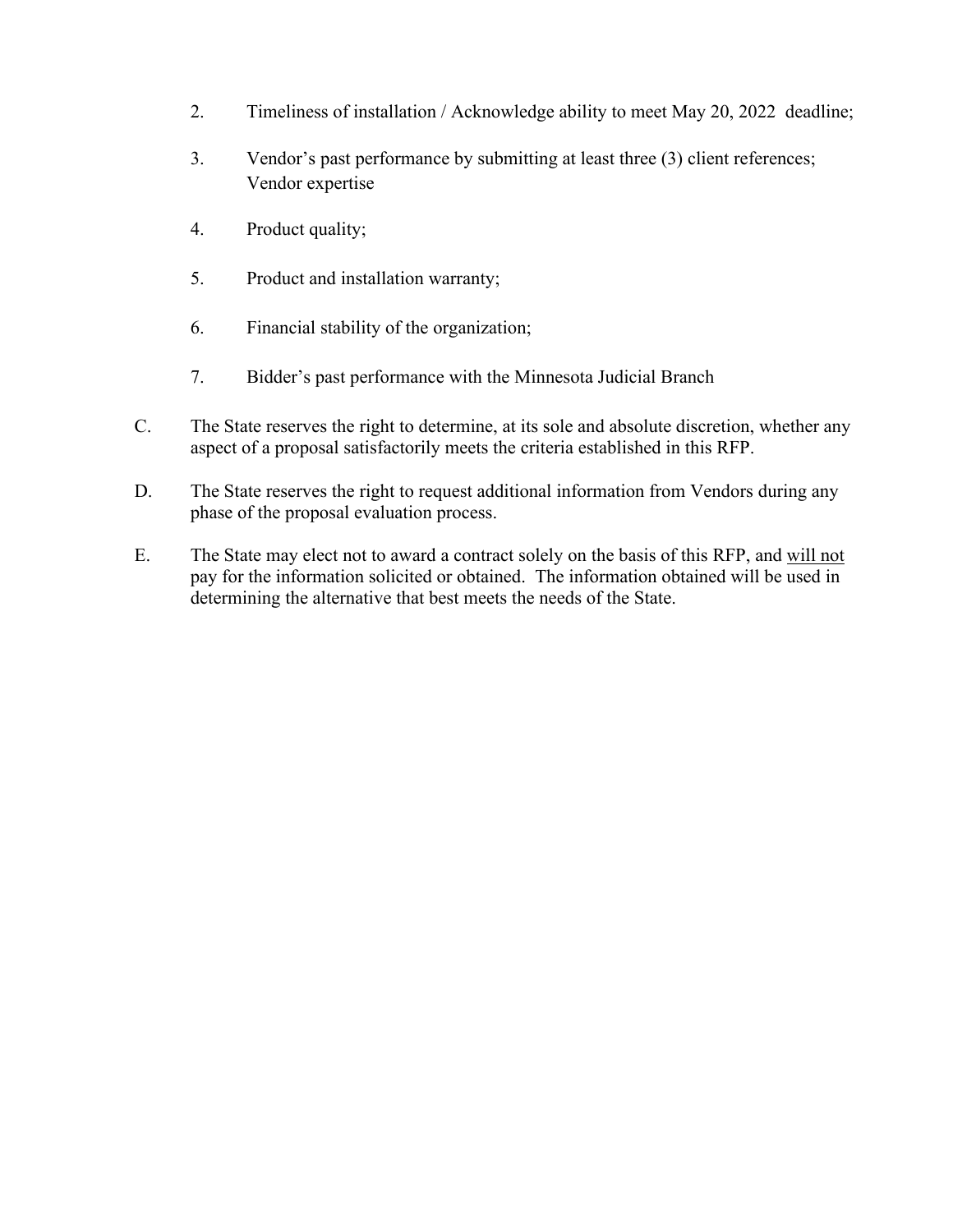# **APPENDIX I**

# **STATE OF MINNESOTA – WORKFORCE CERTIFICATE INFORMATION**

**Information required for ALL bids or proposals that could exceed \$100,000**

Complete Box A or B of this form, and sign and return it with your bid or proposal. A Workforce **Certificate or exemption from the Minnesota Department of Human Rights (MDHR) is required to execute a contract in excess of \$100,000 under Minn. Stat. §363A.36.**

BOX A – COMPANIES **that have employed 40 or more full-time employees in this state or a state where the business has its primary place of business on any single working day during the previous12 months, check one option below:**

- ☐ Attached is our current Workforce Certificate issued by the Minnesota Department of Human Rights(MDHR).
- ☐ Attached is confirmation that MDHR received our application for a Minnesota Workforce Certificate on (date).
- ☐ Our company does not yet have a Workforce Certificate, but we acknowledge that a Workforce Certificate is required before a contract in excess of \$100,000 can be executed with the State of Minnesota or other covered entities.

# BOX B – EXEMPT COMPANIES **that have not employed 40 or more full-time employees on a single working day in Minnesota or any state where it has its primary place of business during the previous 12 months, check option below if applicable:**

 $\Box$  We attest to MDHR that we are exempt. If our company is awarded a contract, upon request, we will submit to MDHR within 5 business days after the contract is fully signed, the names of our employees during the previous 12 months, the dateof separation, if applicable, and the state in which the persons were employed. Send to [compliance.MDHR@state.mn.us.](mailto:compliance.MDHR@state.mn.us)

#### **Signature**

By signing this statement, I certify that the information provided is accurate and that I am authorized to sign on behalfof the company.

|                                                                                 | Name of Company     |  | <b>Authorized Signature</b>  |  |  |
|---------------------------------------------------------------------------------|---------------------|--|------------------------------|--|--|
| Date                                                                            |                     |  | Printed Name                 |  |  |
|                                                                                 | <b>Phone Number</b> |  | Title                        |  |  |
| For assistance with this form, contact:<br>Minnesota Department of Human Rights |                     |  |                              |  |  |
| http://mn.gov/mdhr/<br>Web:                                                     |                     |  | Toll Free: 1-800-657-3704    |  |  |
| compliance.mdhr@state.mn.us<br>Email:                                           |                     |  | MN Relay: 711/1-800-627-3529 |  |  |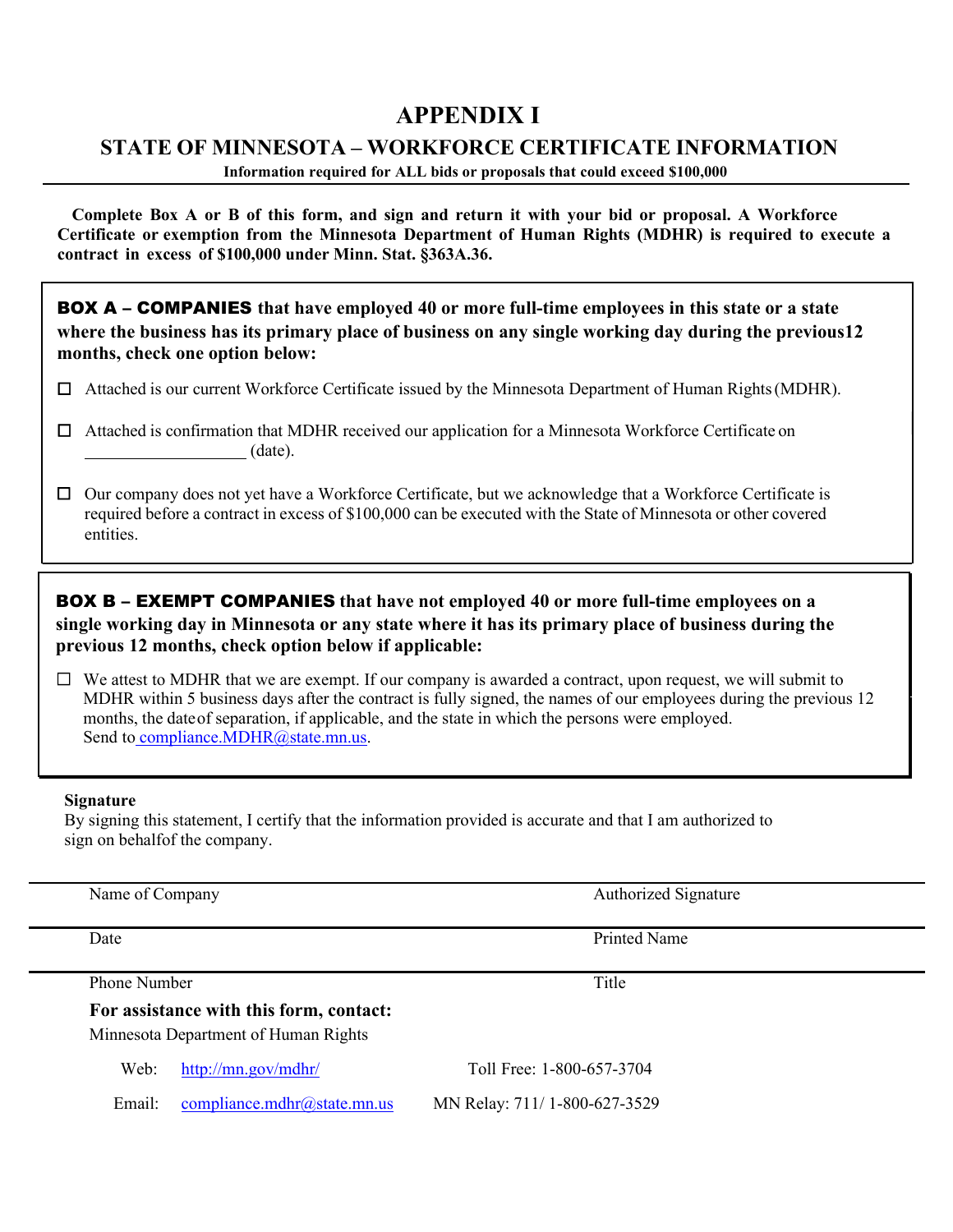## **APPENDIX V**

#### **State of Minnesota – Equal Pay Certificate**

If your response could be in excess of \$500,000, please complete and submit this form with your submission. **It isyour sole responsibility to provide the information requested and when necessary to obtain an Equal Pay Certificate (Equal Pay Certificate) from the Minnesota Department of Human Rights (MDHR) prior to contract execution**. **You must supply this document with your submission.** Please contact MDHR with questions at: 651-539-1095 (metro), 1-800-657-3704 (toll free), 711 or 1-800- 627-3529 (MN Relay) or at [compliance.MDHR@state.mn.us.](mailto:compliance.MDHR@state.mn.us)

**Option A** – If you have employed 40 or more full-time employees on any single working day during the previous12 months in Minnesota or the state where you have your primary place of business, please check the applicable box below:

- $\Box$  Attached is our current MDHR Equal Pay Certificate.
- $\Box$  Attached is MDHR's confirmation of our Equal Pay Certificate application.

**Option B** – If you have not employed 40 or more full-time employees on any single working day during the previous 12 months in Minnesota or the state where you have your primary place of business, please check the boxbelow.

 $\Box$  We are exempt. We agree that if we are selected we will submit to MDHR within five (5) business days of final contract execution, the names of our employees during the previous 12 months, date of separation if applicable, and the state in which the persons were employed. Documentation should be sent to [compliance.MDHR@state.mn.us.](mailto:compliance.MDHR@state.mn.us)

The State of Minnesota reserves the right to request additional information from you. **If you are unable to checkany of the preceding boxes, please contact MDHR to avoid a determination that a contract with your organization cannot be executed.**

Your signature certifies that you are authorized to make the representations, the information provided is accurate,the State of Minnesota can rely upon the information provided, and the State of Minnesota may take action to suspend or revoke any agreement with you for any false information provided.

| Authorized Signature  | Printed Name               | Title |  |
|-----------------------|----------------------------|-------|--|
| Organization          | MN/FED Tax ID#             | Date  |  |
| <b>Issuing Entity</b> | Project # or Lease Address |       |  |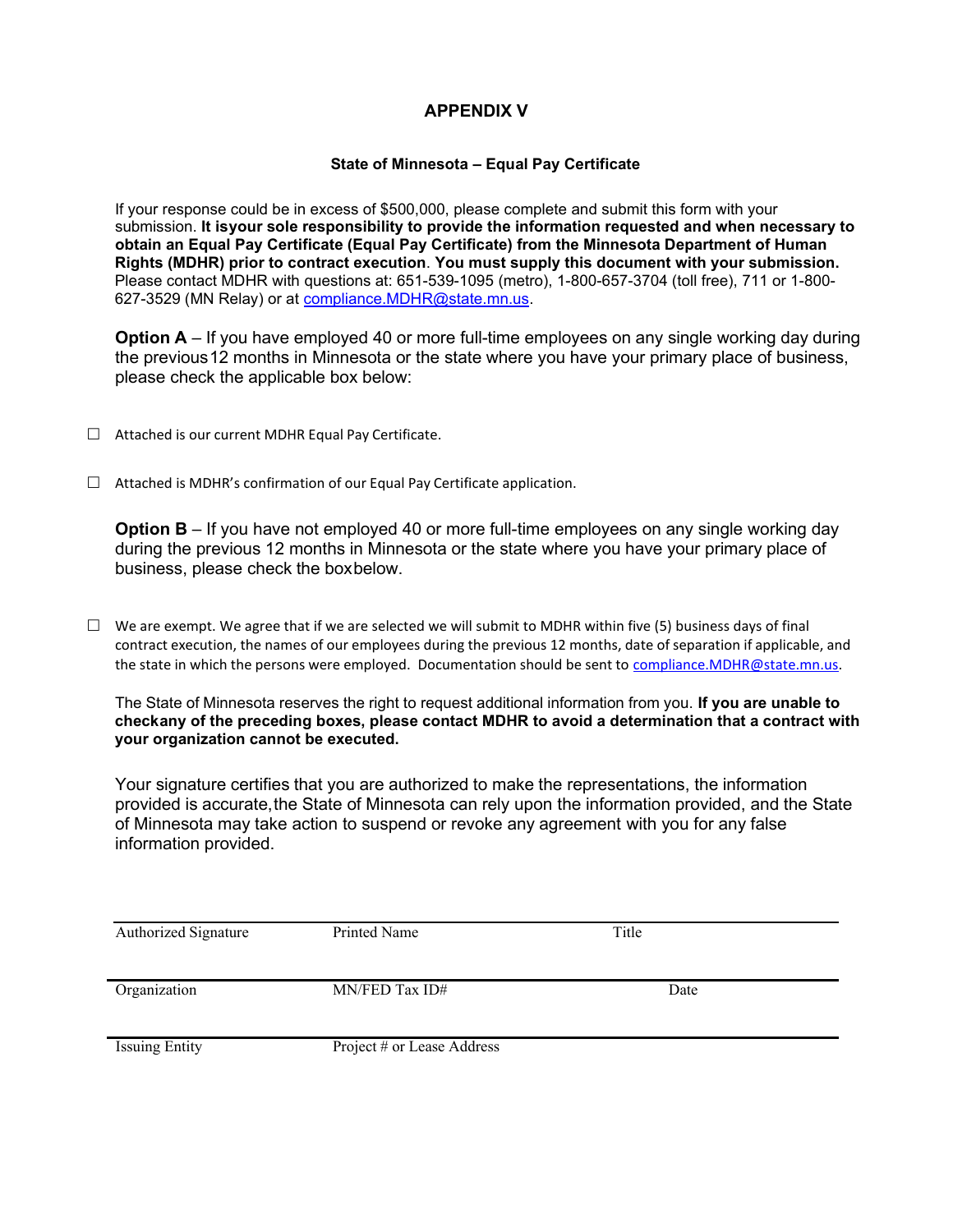#### **APPENDIX VI**

# **Conflict of Interest Disclosure Form**

| Date: $\qquad \qquad$                                                                                                                                             |  |
|-------------------------------------------------------------------------------------------------------------------------------------------------------------------|--|
|                                                                                                                                                                   |  |
|                                                                                                                                                                   |  |
| Contract or work effort:                                                                                                                                          |  |
| I have NO conflict of interest to report                                                                                                                          |  |
| I have a conflict of interest to report:<br>Please describe below any relationships, transactions, positions you hold (volunteer or otherwise), or circumstances  |  |
| that you believe could contribute to a conflict of interest between the Minnesota Judicial Branch and your personal<br>interests, financial, family or otherwise: |  |
|                                                                                                                                                                   |  |
|                                                                                                                                                                   |  |
|                                                                                                                                                                   |  |
|                                                                                                                                                                   |  |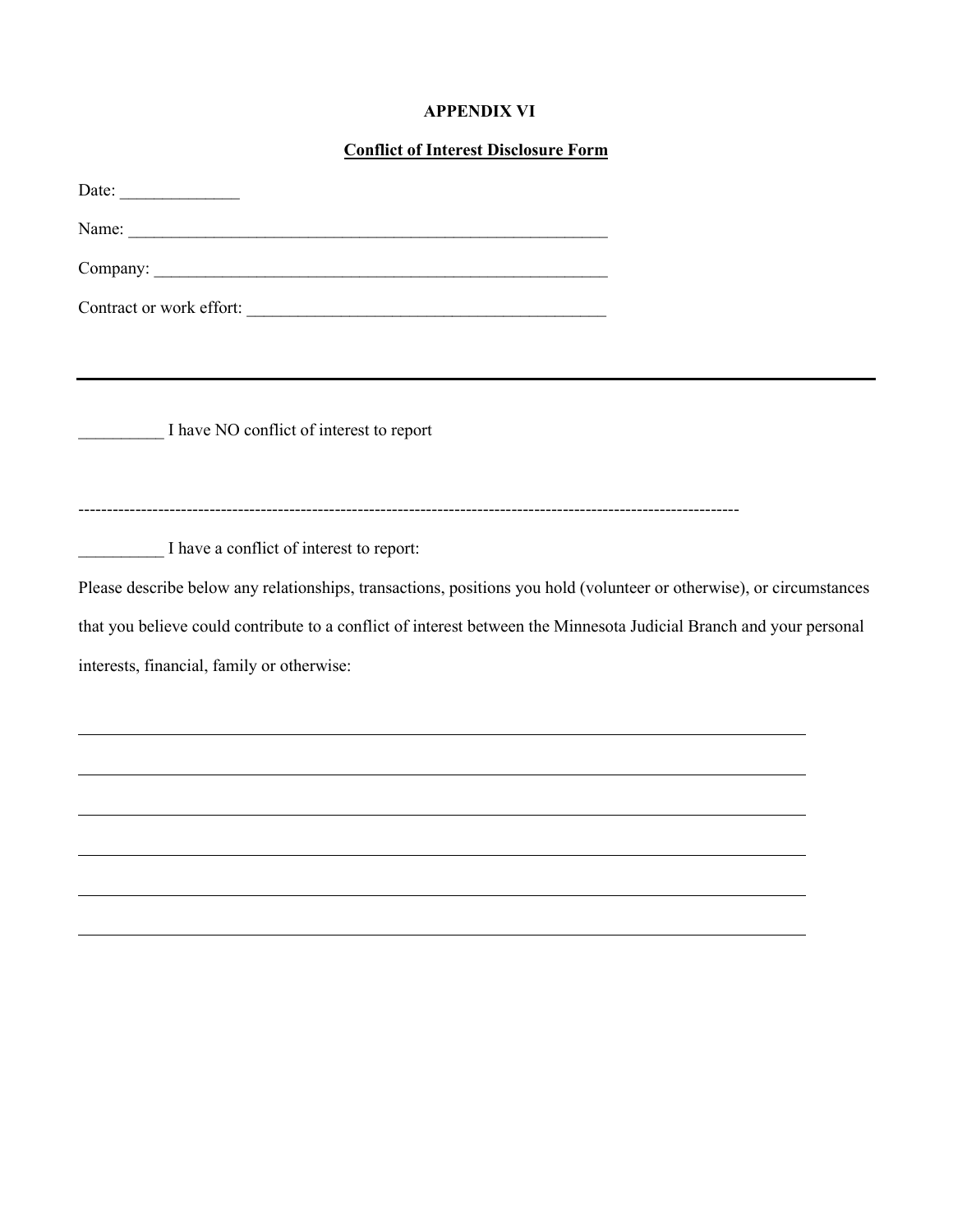

# • **Company Information**

Name of Company: Click here to enter text.

Company Website: Click here to enter text.

Contact Person Completing the Questionnaire: Click here to enter text.

Email Address: Click here to enter text.

Phone Number: Click here to enter text.

Date of Completed Questionnaire: Click here to enter text.

# • **Questionnaire Completion Instructions**

Select the appropriate answer in the Response section and provide additional details and supporting material to support

| Quest<br>ion     | Requirement                                                                                                                                      | <b>Response</b>                                | <b>Describe</b>           |
|------------------|--------------------------------------------------------------------------------------------------------------------------------------------------|------------------------------------------------|---------------------------|
| 1.               | Does the contracted vendor have a<br>designated individual responsible<br>for information security within the<br>organization?                   | Yes $\Box$<br>$\Box$<br>No.<br>$n/a$ $\square$ | Click here to enter text. |
| $\mathfrak{D}$ . | Please provide the name and email<br>address of the designated<br>individual responsible for<br>information security within the<br>organization. | Enter<br>Response in<br>Next Field             | Click here to enter text. |
| 3.               | Does the contracted vendor have<br>an information security policy?                                                                               | Yes $\square$<br>No<br>n/a<br>$\Box$           | Click here to enter text. |
| 4.               | If so, has your information<br>security policy been approved by<br>management?                                                                   | Yes $\square$<br>No<br>$\mathbf{1}$<br>n/a     | Click here to enter text. |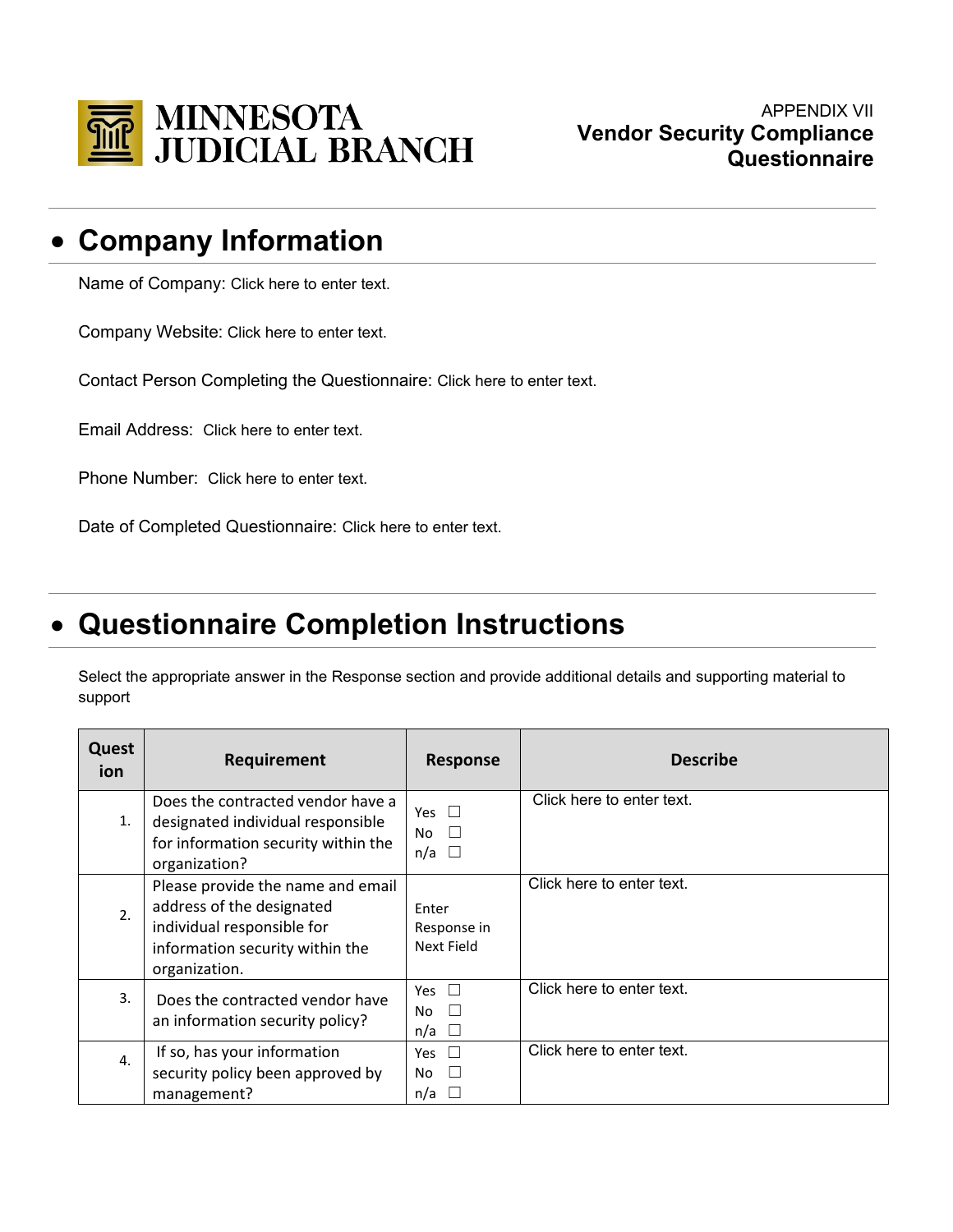| Quest<br>ion | Requirement                                                                                                                                                                                                                                                                                                                                                                                                                                                                                        | <b>Response</b>                                    | <b>Describe</b>           |
|--------------|----------------------------------------------------------------------------------------------------------------------------------------------------------------------------------------------------------------------------------------------------------------------------------------------------------------------------------------------------------------------------------------------------------------------------------------------------------------------------------------------------|----------------------------------------------------|---------------------------|
| 5.           | How frequently are employees,<br>contractors, and individuals<br>working on behalf of the<br>organization trained on your                                                                                                                                                                                                                                                                                                                                                                          | Enter<br>Response in<br><b>Next Field</b>          | Click here to enter text. |
| 6.           | information security policy?<br>Are security-related roles and<br>responsibilities of employees,<br>contractors, and individuals<br>working on behalf of the<br>contracted vendor defined and<br>documented in accordance with<br>the information security policy?                                                                                                                                                                                                                                 | Yes $\square$<br><b>No</b><br>П<br>$n/a$ $\square$ | Click here to enter text. |
| 7.           | Has an information security<br>awareness and training program<br>been established providing general<br>awareness and role specific (e.g.,<br>secure coding, CJIS, etc.) security<br>training to all employees?                                                                                                                                                                                                                                                                                     | Yes $\square$<br><b>No</b><br>$n/a$ $\square$      | Click here to enter text. |
| 8.           | Are background screenings of<br>employees, contractors, and<br>individuals working on behalf of<br>the organization performed?                                                                                                                                                                                                                                                                                                                                                                     | $\Box$<br>Yes<br>$\Box$<br>No<br>$\Box$<br>n/a     | Click here to enter text. |
| 9.           | If so, do these background<br>screenings include criminal, credit,<br>professional/academic and<br>reference checks?                                                                                                                                                                                                                                                                                                                                                                               | Yes<br>$\Box$<br>$\Box$<br>No<br>n/a<br>$\Box$     | Click here to enter text. |
| 10.          | Does the contracted vendor<br>confirm they will: (1) locate all<br>production and disaster recovery<br>data centers that store, process, or<br>transmit Minnesota Judicial Branch<br>data only in the continental United<br>States; (2) store, process, and<br>transmit Minnesota Judicial Branch<br>data only in the continental United<br>States; and (3) locate all<br>monitoring and support of all<br>cloud computing or hosting<br>services only in the continental<br><b>United States?</b> | Yes<br>$\mathbf{L}$<br>No<br>П<br>$n/a$ $\square$  | Click here to enter text. |
| 11.          | Does the system/solution/service<br>delivered to the Minnesota Judicial<br>Branch provide password<br>protection and security controls to<br>prevent unauthorized access to or<br>use of the system and data?                                                                                                                                                                                                                                                                                      | Yes $\Box$<br>No<br>$\Box$<br>$n/a$ $\Box$         | Click here to enter text. |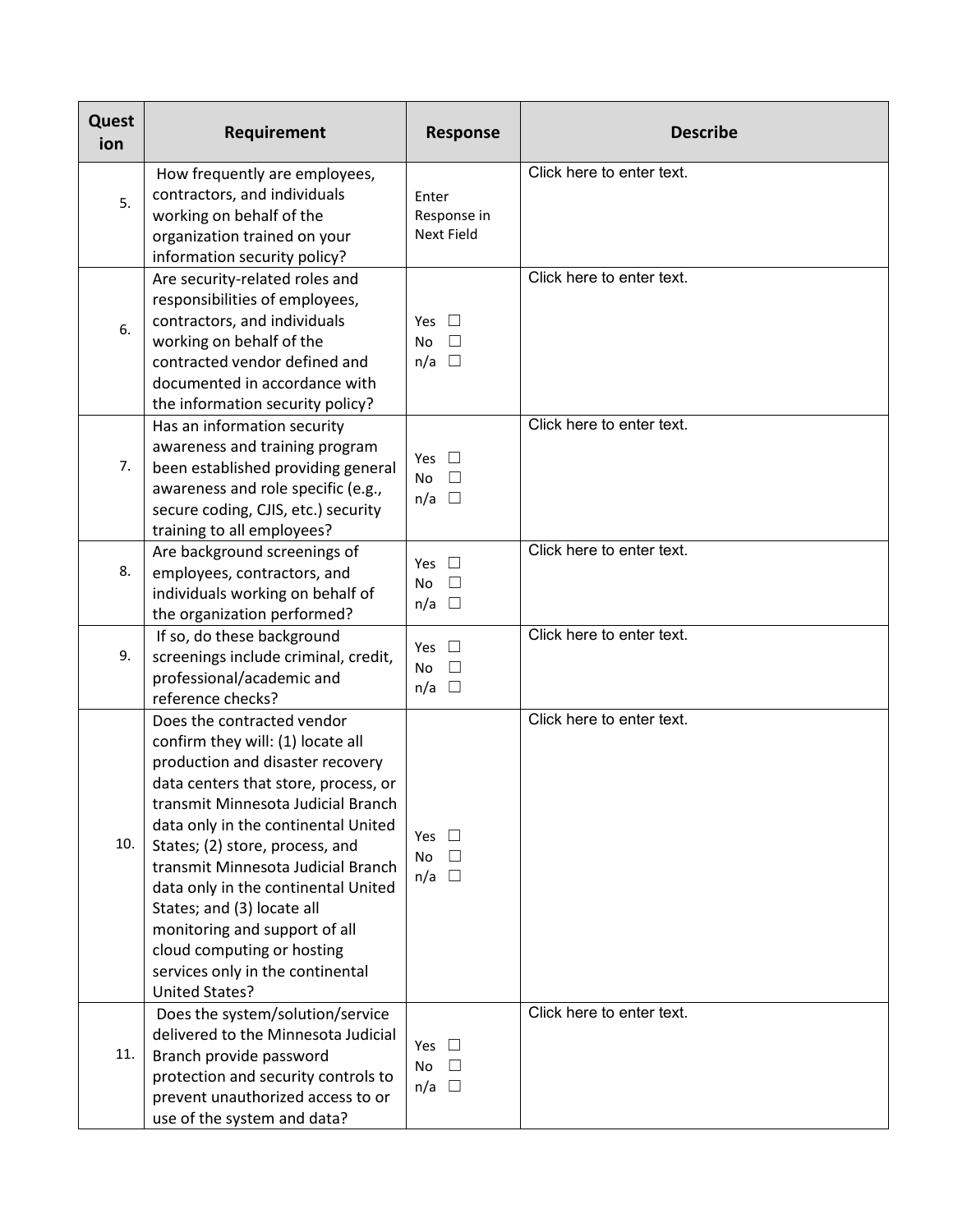| Quest<br>ion | Requirement                                                     | <b>Response</b>     | <b>Describe</b>           |
|--------------|-----------------------------------------------------------------|---------------------|---------------------------|
|              | Does the contracted vendor                                      |                     | Click here to enter text. |
| 12.          | confirm system/solution/service                                 | Yes<br>$\pm$        |                           |
|              | encrypts sensitive data in transit                              | $\Box$<br><b>No</b> |                           |
|              | and at rest using industry standard                             | $n/a$ $\square$     |                           |
|              | encryption protocols?                                           |                     |                           |
| 13.          | Is Anti-Malware software                                        | Yes $\square$       | Click here to enter text. |
|              | installed, running, and maintained                              | $\Box$<br>No        |                           |
|              | on all contracted vendor systems?                               | $n/a$ $\square$     |                           |
|              | What types of physical protection                               | Enter               | Click here to enter text. |
| 14.          | do you have in place to prevent                                 | Response in         |                           |
|              | unauthorized access to data or                                  | <b>Next Field</b>   |                           |
|              | infrastructure assets?                                          |                     | Click here to enter text. |
| 15.          | Will physical access to information                             | Yes<br>$\perp$      |                           |
|              | systems be controlled and<br>restricted to only those that need | No $\square$        |                           |
|              | to physically access these systems?                             | $n/a$ $\square$     |                           |
|              | If so, are access logs maintained                               | Yes $\square$       | Click here to enter text. |
| 16.          | demonstrating compliance with                                   | $\Box$<br><b>No</b> |                           |
|              | these practices?                                                | $n/a$ $\square$     |                           |
|              | Does the contracted vendor                                      |                     | Click here to enter text. |
|              | confirm no data of any kind shall                               |                     |                           |
|              | be transmitted, exchanged, or                                   |                     |                           |
| 17.          | otherwise passed to or accessed                                 | Yes $\square$       |                           |
|              | by other vendors or interested                                  | $\Box$<br><b>No</b> |                           |
|              | parties (except on a case-by-case                               | $\Box$<br>n/a       |                           |
|              | basis) as specifically agreed to in                             |                     |                           |
|              | writing by the Minnesota Judicial                               |                     |                           |
|              | Branch?                                                         |                     |                           |
| 18.          | Will encryption keys be managed                                 | Yes $\square$       | Click here to enter text. |
|              | at least in part by the Minnesota                               | $\Box$<br>No        |                           |
|              | Judicial Branch?                                                | n/a<br>$\Box$       |                           |
| 19.          | Will all data will be stored,                                   | Yes $\square$       | Click here to enter text. |
|              | processed, and maintained solely                                | No<br>$\Box$        |                           |
|              | on designated servers?                                          | $n/a$ $\square$     |                           |
|              | Will you ensure no data at any                                  |                     | Click here to enter text. |
|              | time will be processed on or                                    |                     |                           |
|              | transferred to any portable or                                  |                     |                           |
| 20.          | laptop computing device or any                                  | $\Box$<br>Yes       |                           |
|              | portable storage medium unless                                  | No<br>$\Box$        |                           |
|              | that storage medium is used as                                  | $n/a$ $\square$     |                           |
|              | part of the organization's                                      |                     |                           |
|              | designated backup and recovery                                  |                     |                           |
| 21.          | processes?                                                      | Enter               | Click here to enter text. |
|              | What processes are in place                                     | Response in         |                           |
|              | preventing exfiltration of sensitive                            | <b>Next Field</b>   |                           |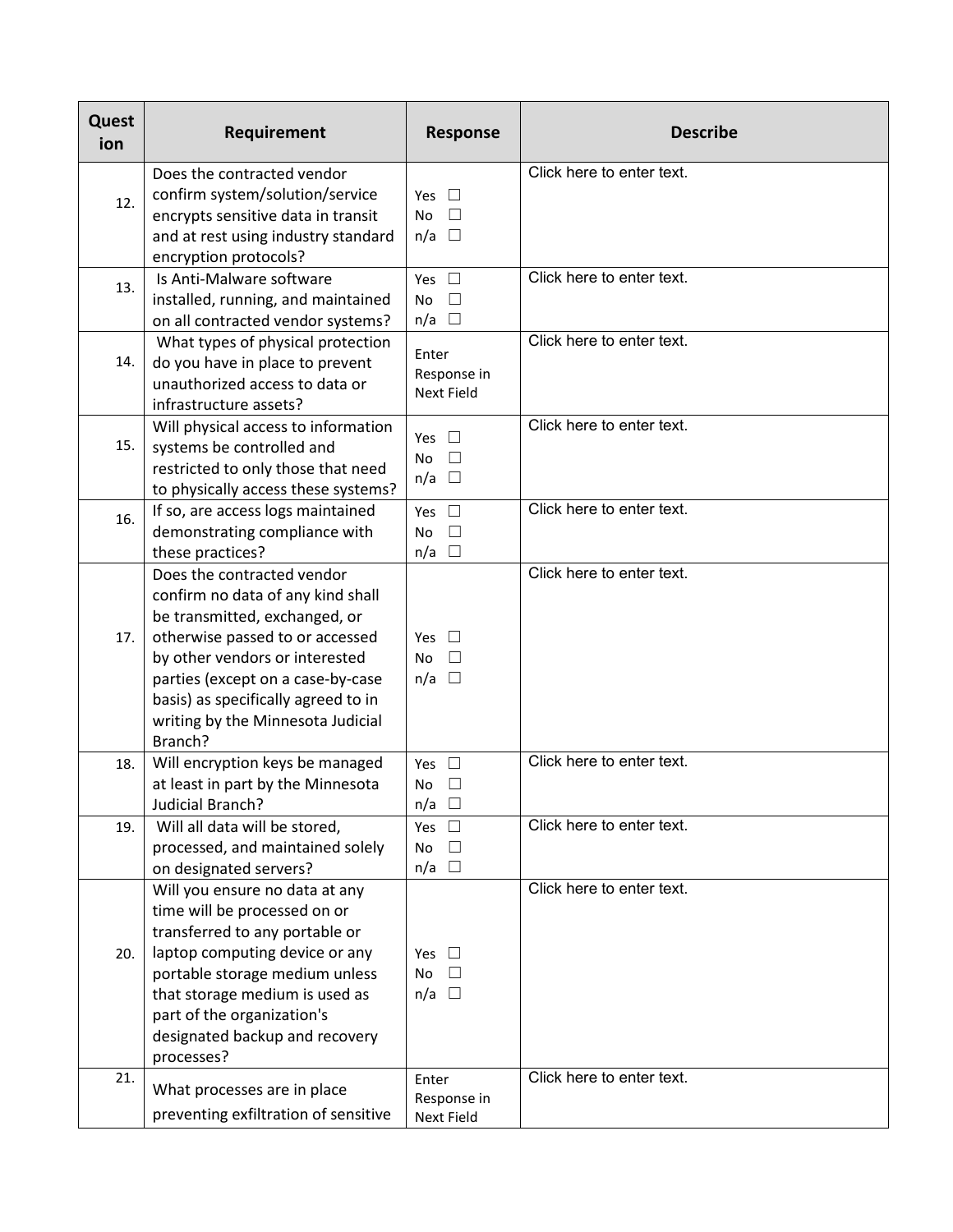| Quest<br>ion | Requirement                                                                                                                                                                                     | <b>Response</b>                                                    | <b>Describe</b>           |
|--------------|-------------------------------------------------------------------------------------------------------------------------------------------------------------------------------------------------|--------------------------------------------------------------------|---------------------------|
|              | data - particularly sensitive                                                                                                                                                                   |                                                                    |                           |
|              | customer data like ours?                                                                                                                                                                        |                                                                    |                           |
| 22.          | Are all Information systems<br>configured to industry security<br>best practices (e.g., CIS, NIST,<br>$etc.$ )?                                                                                 | Yes $\Box$<br>$\Box$<br>No<br>$n/a$ $\square$                      | Click here to enter text. |
| 23.          | Will the system/solution/service<br>be developed according to secure<br>software development best<br>practices (e.g., OWASP, SANs<br>SWAT etc.)?                                                | Yes $\square$<br>No $\square$<br>$n/a$ $\square$                   | Click here to enter text. |
| 24.          | Are vulnerability tests<br>(internal/external) performed on<br>all applications and platform?                                                                                                   | Yes $\square$<br>No<br>$\overline{\phantom{a}}$<br>$n/a$ $\square$ | Click here to enter text. |
| 25.          | Will the contracted vendor provide<br>the most recent vulnerability tests<br>to the Minnesota Judicial Branch<br>upon request?                                                                  | Yes $\square$<br>No<br>$\Box$<br>$n/a$ $\square$                   | Click here to enter text. |
| 26.          | Will any source code and object<br>code be made available for<br>vulnerability scanning by the<br>Minnesota Judicial Branch upon<br>request?                                                    | Yes $\square$<br>No<br>$\Box$<br>$n/a$ $\square$                   | Click here to enter text. |
| 27.          | Does the vendor have a process in<br>place to remediate vulnerabilities<br>in a timely manner?                                                                                                  | Yes $\square$<br><b>No</b><br>$\Box$<br>$n/a$ $\square$            | Click here to enter text. |
| 28.          | Is the system/solution/service the<br>contracted vendor delivers to the<br>Minnesota Judicial Branch capable<br>of integrating with the Security<br>Incident Event Management<br>(SIEM) system? | Yes<br>No<br>$\perp$<br>$n/a$ $\square$                            | Click here to enter text. |
| 29.          | Are the system/solution/service's<br>storage processes, backup storage<br>processes, and security procedures<br>implemented ensuring no loss of<br>data or unauthorized access to<br>data?      | Yes $\Box$<br>No<br>$\Box$<br>$n/a$ $\square$                      | Click here to enter text. |
| 30.          | Are firewalls in place at the<br>network perimeter and between<br>the internal network segment and<br>any DMZ?                                                                                  | Yes $\square$<br>No<br>$\perp$<br>$n/a$ $\square$                  | Click here to enter text. |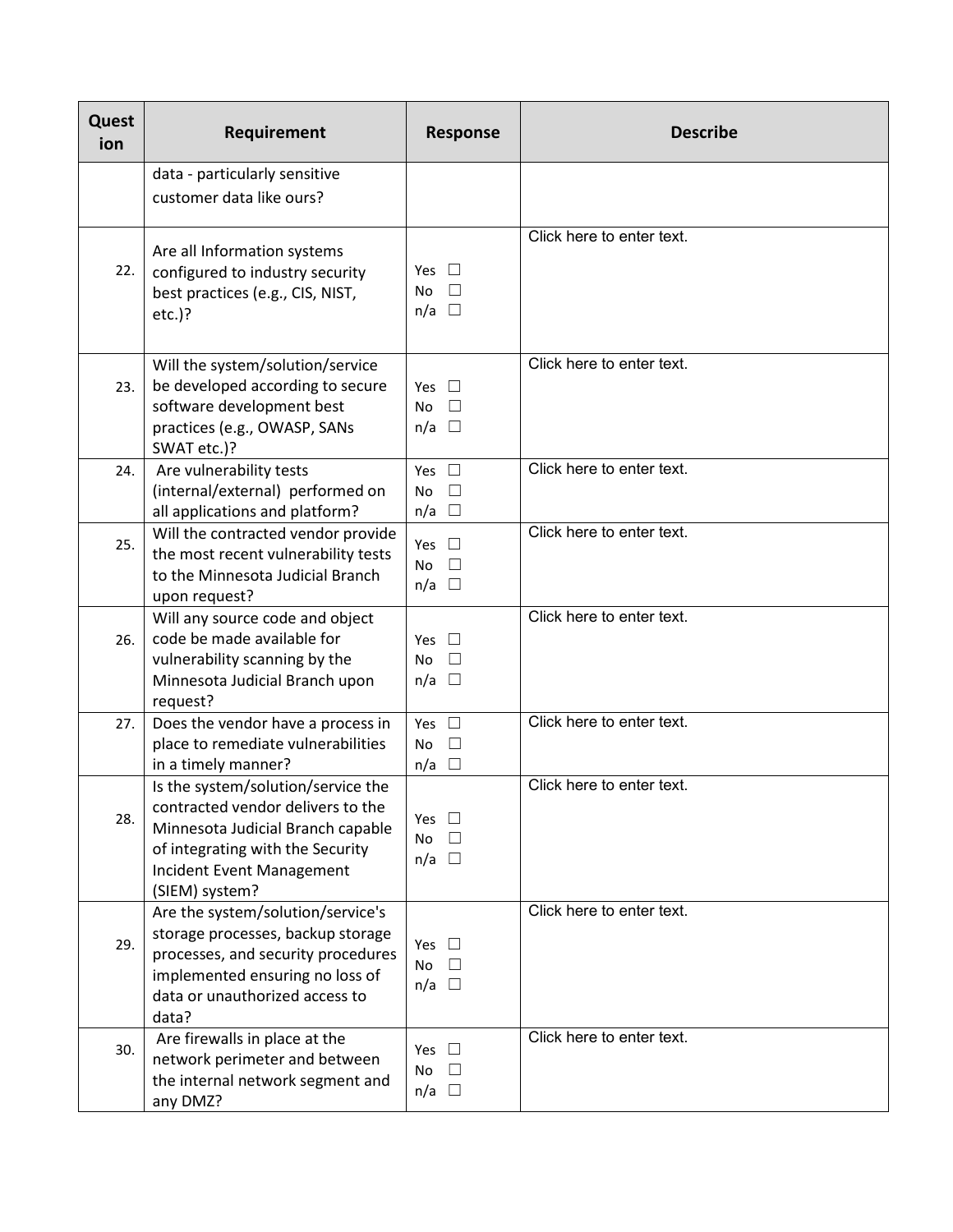| Quest<br>ion | Requirement                                                                                                                                                                                                                                                                                                                                                                                 | <b>Response</b>                                  | <b>Describe</b>           |
|--------------|---------------------------------------------------------------------------------------------------------------------------------------------------------------------------------------------------------------------------------------------------------------------------------------------------------------------------------------------------------------------------------------------|--------------------------------------------------|---------------------------|
| 31.          | Are systems and applications<br>patched in a timely manner to<br>ensure the confidentiality,<br>integrity and availability of the<br>information system?                                                                                                                                                                                                                                    | Yes $\Box$<br><b>No</b><br>$n/a$ $\square$       | Click here to enter text. |
| 32.          | If applicable, will online<br>transactions conform to<br>commercial security standards and<br>measures such as TLS, and others?                                                                                                                                                                                                                                                             | Yes<br>$\Box$<br>No<br>$n/a$ $\square$           | Click here to enter text. |
| 33.          | If applicable, are temporary files<br>for all secure online transactions<br>securely and permanently deleted<br>when said transaction is complete?                                                                                                                                                                                                                                          | Yes<br><b>No</b><br>$\Box$<br>$n/a$ $\square$    | Click here to enter text. |
| 34.          | Does the system/solution/service<br>provided to the Minnesota Judicial<br>Branch comply with the National<br>Institute of Standards and<br>Technology (NIST) Recommended<br>Security Controls for Federal<br>Information Systems and<br>Organizations, Special Publication<br>800-53 revision 4, for (High)<br>system in accordance to<br>Minnesota Judicial Branch data<br>classification? | Yes<br>$\Box$<br>No<br>$\Box$<br>$n/a$ $\square$ | Click here to enter text. |
| 35.          | Are independent security audits of<br>the system/solution/ service,<br>processes, and data centers used<br>to provide the services/solution<br>conducted at least annually?                                                                                                                                                                                                                 | Yes<br><b>No</b><br>П<br>$n/a$ $\square$         | Click here to enter text. |
| 36.          | Are audits performed in<br>accordance to SSAE16 SOC 2 or<br>equivalent (e.g. FedRAMP)<br>industry security standards?                                                                                                                                                                                                                                                                       | Yes<br>$\Box$<br>No<br>$\Box$<br>$n/a$ $\square$ | Click here to enter text. |
| 37.          | Will the contracted vendor<br>provide the most recent                                                                                                                                                                                                                                                                                                                                       | Yes $\square$<br>No<br>$\Box$                    | Click here to enter text. |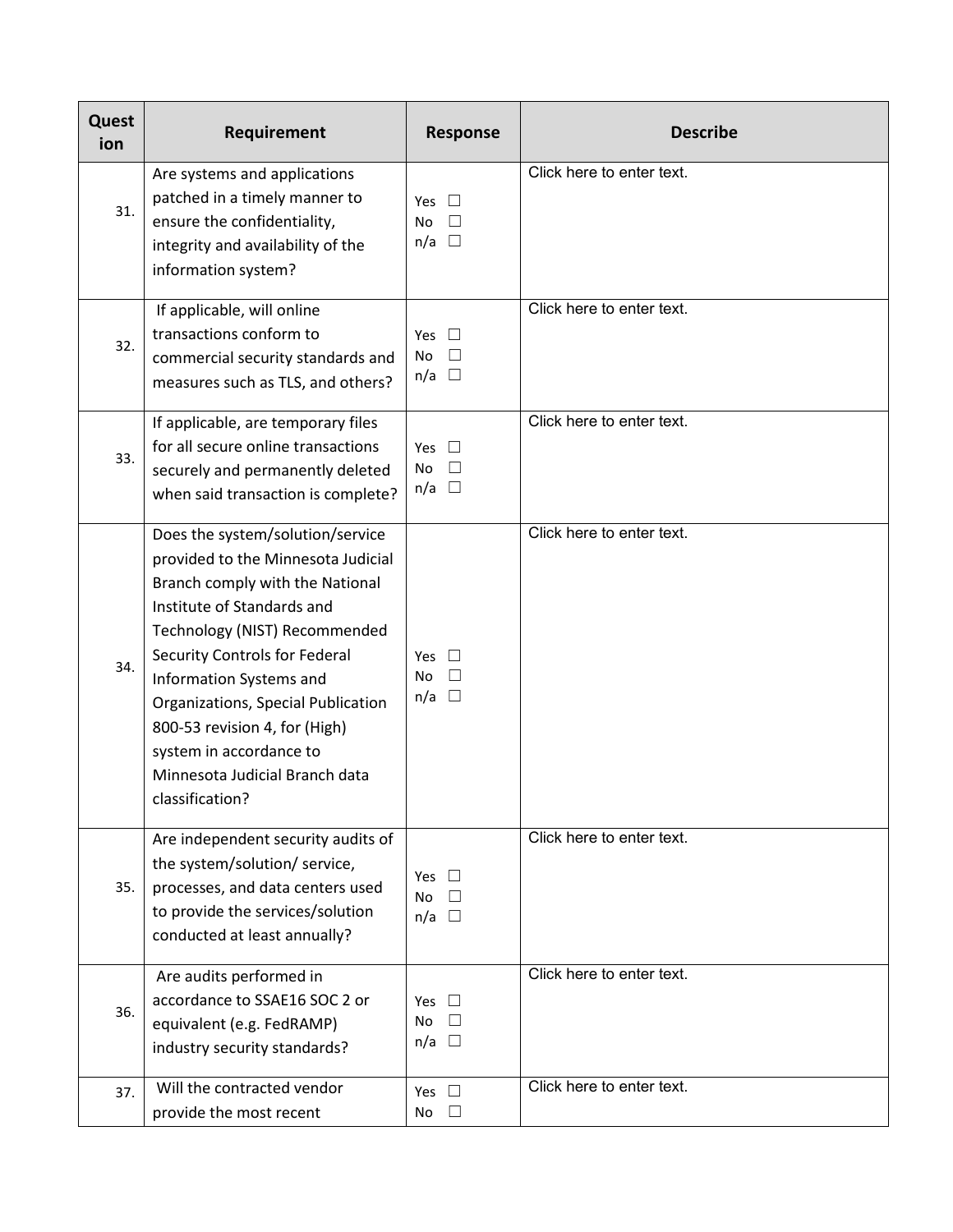| Quest<br>ion | Requirement                                                                                                                                                                              | <b>Response</b>                                  | <b>Describe</b>           |
|--------------|------------------------------------------------------------------------------------------------------------------------------------------------------------------------------------------|--------------------------------------------------|---------------------------|
|              | independent physical and logical<br>audit results to the Minnesota<br>Judicial Branch?                                                                                                   | $n/a$ $\square$                                  |                           |
| 38.          | Are Web Application Firewall(s)<br>(WAF) in place at the network<br>perimeter?                                                                                                           | Yes.<br>No<br>$n/a$ $\square$                    | Click here to enter text. |
| 39.          | Does the<br>system/solution/product/service<br>provided by the contracted vendor<br>have an audit logging function?                                                                      | Yes<br>$\Box$<br>$\Box$<br>No<br>$\Box$<br>n/a   | Click here to enter text. |
| 40.          | Does the<br>system/solution/product/service<br>provided by the contracted vendor<br>log all sensitive data (e.g. PCI, PHI,<br>PII, SSN) into protected log<br>storage?                   | Yes $\square$<br>$\Box$<br>No<br>$n/a$ $\square$ | Click here to enter text. |
| 41.          | Does the contracted vendor have<br>the capability of coordinating<br>disaster recovery and business<br>continuity processes with the<br>Minnesota Judicial Branch?                       | Yes □<br>No<br>$\Box$<br>$n/a$ $\square$         | Click here to enter text. |
| 42.          | Will the contracted vendor provide<br>the Minnesota Judicial Branch an<br>example of a disaster recovery<br>plan?                                                                        | Yes $\square$<br>$\Box$<br>No<br>$n/a$ $\square$ | Click here to enter text. |
| 43.          | Will the contracted vendor provide<br>detailed explanations of security<br>features built into the<br>system/solution/service provided<br>on behalf of the Minnesota Judicial<br>Branch? | Yes $\square$<br>$\Box$<br>No<br>$n/a$ $\square$ | Click here to enter text. |
| 44.          | Does the vendor and<br>system/solution/product/service/p<br>roposal comply with the<br>requirements of the Minnesota                                                                     | Yes $\square$<br>No<br>$\Box$<br>$n/a$ $\square$ | Click here to enter text. |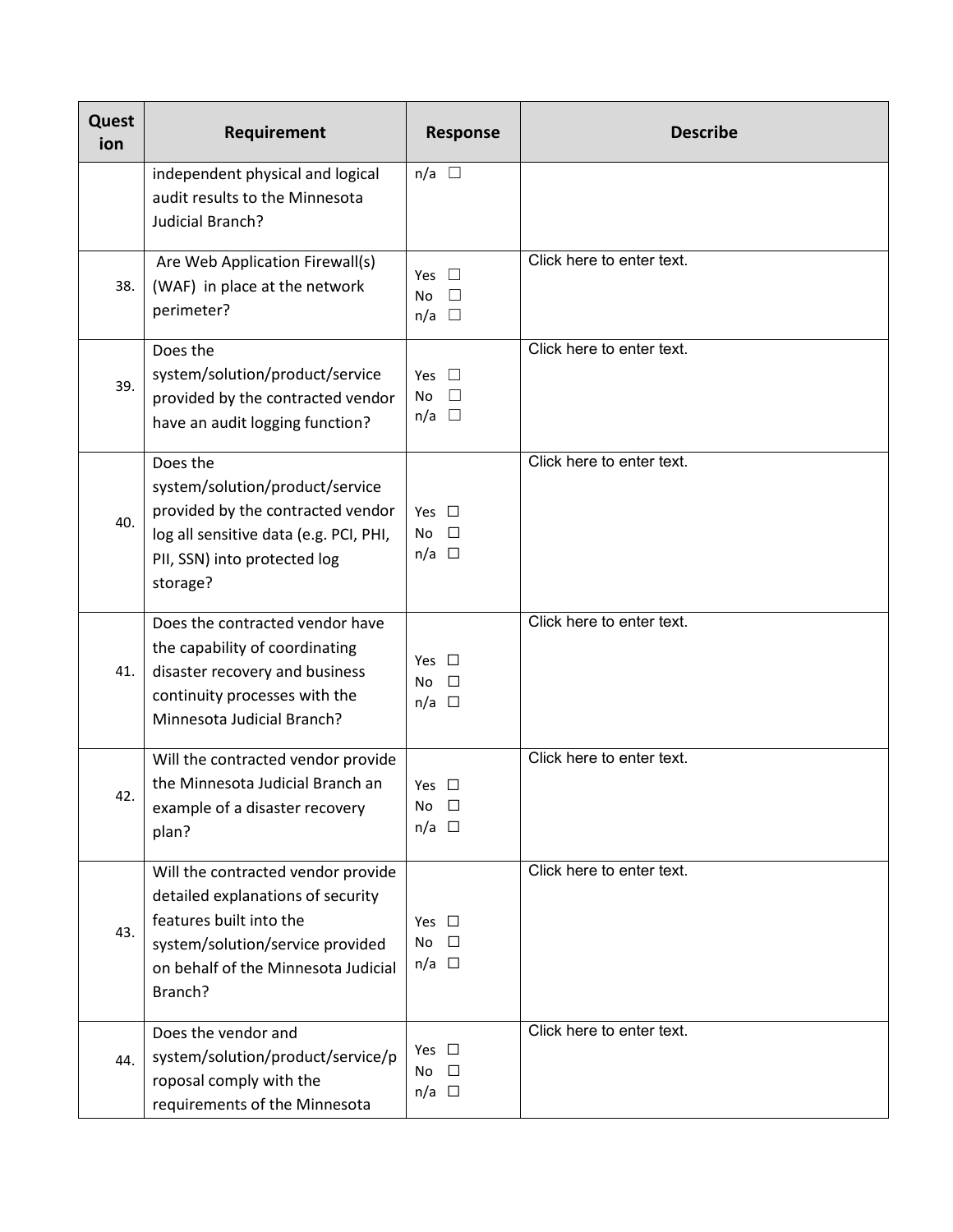| Quest<br>ion | Requirement                                                                                                                                                                                                                                                                                                                                                                                            | <b>Response</b>                                      | <b>Describe</b>           |
|--------------|--------------------------------------------------------------------------------------------------------------------------------------------------------------------------------------------------------------------------------------------------------------------------------------------------------------------------------------------------------------------------------------------------------|------------------------------------------------------|---------------------------|
|              | <b>Judicial Branch Rules of Public</b><br>Access to Records of the Judicial<br>Branch and applicable state and<br>federal laws/regulations (e.g.,<br>HIPAA, FERPA, IRS Publication<br>1075, FBI/CJIS, and PCI DSS)?                                                                                                                                                                                    |                                                      |                           |
| 45.          | If federal, state, or industry<br>compliance requirements pertain<br>to the data (e.g. CJI, IRS 1075, PHI<br>(HIPAA), SSA, PCI DSS, Etc.), will<br>the system/solution/service<br>comply with the said security<br>policy and industry best practice?                                                                                                                                                  | Yes $\Box$<br><b>No</b><br>$\Box$<br>$n/a$ $\square$ | Click here to enter text. |
| 46.          | Does the vendor agree all data<br>received from the Minnesota<br>Judicial Branch or created,<br>collected, or otherwise obtained as<br>part of this agreement will be<br>owned solely by the Minnesota<br>Judicial Branch and all access, use,<br>and disclosure of the data shall be<br>restricted to only that which is<br>required to perform the<br>organization's duties under this<br>agreement? | Yes $\Box$<br>$\Box$<br>No.<br>$n/a$ $\square$       | Click here to enter text. |
| 47.          | Are processes in place for securely<br>detroying or deleting Minnesota<br>Judicial Branch data according to<br>the standards enumerated in<br>D.O.D. 5015.2 from systems or<br>media no longer being used to<br>fulfill the terms of this agreement<br>or upon request from the<br>Minnesota Judicial Branch?                                                                                          | Yes $\square$<br>$\Box$<br>No<br>$n/a$ $\square$     | Click here to enter text. |
| 48           | In the event of termination of the<br>agreement, will the contracted<br>vendor agree to implementing an                                                                                                                                                                                                                                                                                                | Yes $\square$<br><b>No</b><br>$\Box$<br>$n/a$ $\Box$ | Click here to enter text. |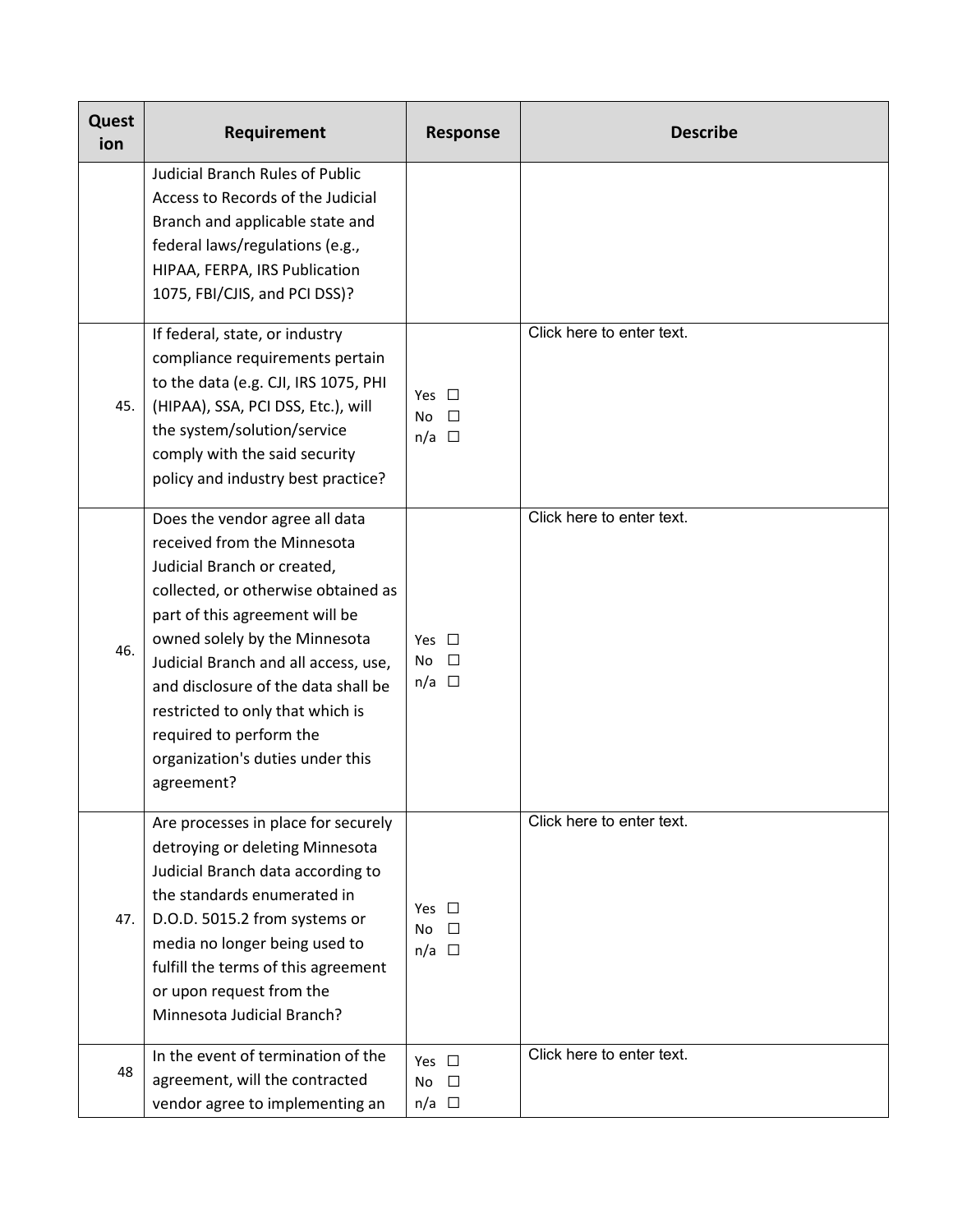| Quest<br>ion | Requirement                                                                                                                                                                                                                                                                          | <b>Response</b>                                   | <b>Describe</b>           |
|--------------|--------------------------------------------------------------------------------------------------------------------------------------------------------------------------------------------------------------------------------------------------------------------------------------|---------------------------------------------------|---------------------------|
|              | orderly return of Minnesota<br>Judicial Branch assets and the<br>subsequent secure disposing of<br>Minnesota Judicial Branch assets?                                                                                                                                                 |                                                   |                           |
| 49.          | Describe the process you would<br>use to communicate to us any<br>security incident affecting our<br>data.                                                                                                                                                                           | Enter<br>Response in<br><b>Next Field</b>         | Click here to enter text. |
| 50.          | During any period of suspension,<br>will the contracted vendor agree<br>to not take any action to<br>intentionally erase any Minnesota<br><b>Judicial Branch Data?</b>                                                                                                               | Yes $\Box$<br>$\Box$<br>No<br>$n/a$ $\square$     | Click here to enter text. |
| 51.          | Does the contracted vendor have<br>an incident response plan in place<br>that includes a documented<br>process for notifying the<br>Minnesota Judicial Branch<br>immediately of a known or<br>suspected security or privacy<br>incident involving Minnesota<br>Judicial Branch data? | Yes $\square$<br>П<br>No<br>$n/a$ $\square$       | Click here to enter text. |
| 52.          | Do you monitor your network to<br>alert for cybersecurity events?                                                                                                                                                                                                                    | Yes $\square$<br>No<br>□<br>$n/a$ $\square$       | Click here to enter text. |
| 53.          | If so, are alerts configured to notify<br>you when a cybersecurity event is<br>detected?                                                                                                                                                                                             | Yes $\square$<br>$\Box$<br>No.<br>$n/a$ $\square$ | Click here to enter text. |
| 54.          | Do you monitor for unauthorized<br>personnel, connections, devices,<br>and software?                                                                                                                                                                                                 | Yes $\square$<br>$\Box$<br>No<br>$n/a$ $\square$  | Click here to enter text. |
| 55.          | Do you have automated tools that<br>continuously monitor to ensure<br>malicious software is not<br>deployed?                                                                                                                                                                         | Yes $\square$<br>No $\square$<br>$n/a$ $\square$  | Click here to enter text. |